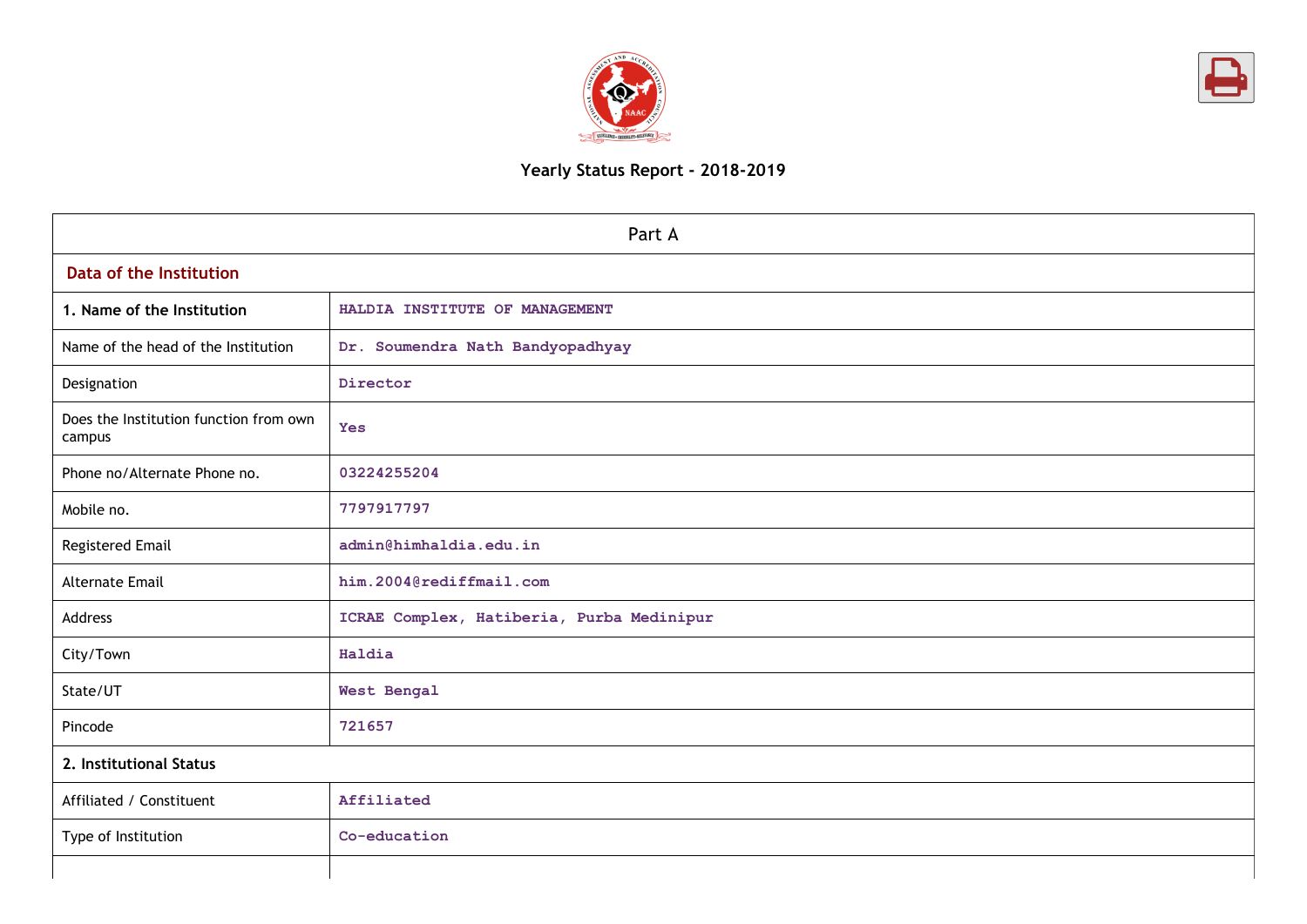| Location                                                                  | Semi-urban                                                                                          |
|---------------------------------------------------------------------------|-----------------------------------------------------------------------------------------------------|
| <b>Financial Status</b>                                                   | private                                                                                             |
| Name of the IQAC co-<br>ordinator/Director                                | Dr. Sourav Gangopadhyay                                                                             |
| Phone no/Alternate Phone no.                                              | 03224255204                                                                                         |
| Mobile no.                                                                | 9830601451                                                                                          |
| Registered Email                                                          | iqac.him@gmail.com                                                                                  |
| <b>Alternate Email</b>                                                    | him.2004@rediffmail.com                                                                             |
| 3. Website Address                                                        |                                                                                                     |
| Web-link of the AQAR: (Previous<br>Academic Year)                         | https://www.himhaldia.edu.in/backend/naac_file/naac_314631561541214AQAR_REPORT_2017-18.pdf          |
| 4. Whether Academic Calendar<br>prepared during the year                  | Yes                                                                                                 |
| if yes, whether it is uploaded in the<br>institutional website: Weblink : | https://www.himhaldia.edu.in/backend/notice_image/smallthmb_4428101581919773AcademicCalender(2).pdf |
| <b>5. Accrediation Details</b>                                            |                                                                                                     |

| Cycle<br>Grade                                     |   | <b>CGPA</b> | <b>Year of Accrediation</b> | Validity           |             |  |
|----------------------------------------------------|---|-------------|-----------------------------|--------------------|-------------|--|
|                                                    |   |             |                             | <b>Period From</b> | Period To   |  |
|                                                    | в | 2.03        | 2017                        | 30-Oct-2017        | 29-Oct-2022 |  |
| $12$ -Feb-2013<br>6. Date of Establishment of IQAC |   |             |                             |                    |             |  |

7. Internal Quality Assurance System

#### Quality initiatives by IQAC during the year for promoting quality culture Item /Title of the quality initiative by IQAC Date & Duration Date & Duration Number of participants/ beneficiaries Mentoring 02-Jan-2019 365 215 Quiz (one) 04-Mar-2019 1 28 Quiz (two) 30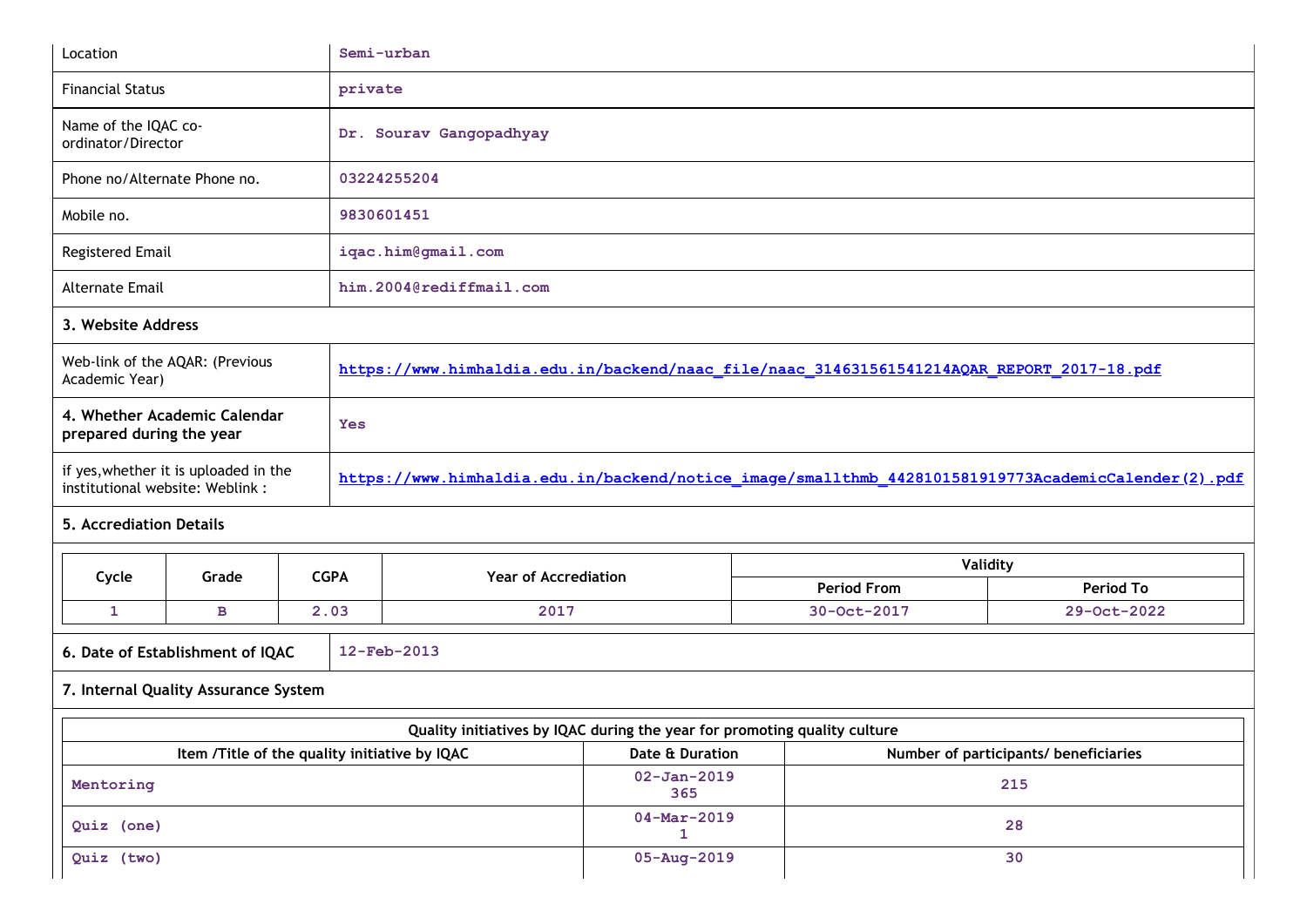| Rural Visit | $14-Nov-2019$ | 44 |
|-------------|---------------|----|

### 8. Provide the list of funds by Central/ State Government- UGC/CSIR/DST/DBT/ICMR/TEQIP/World Bank/CPE of UGC etc.

| Institution/Department/Faculty                                                                                        |                  | <b>Scheme</b>  | <b>Funding Agency</b> | Year of award with duration | <b>Amount</b> |
|-----------------------------------------------------------------------------------------------------------------------|------------------|----------------|-----------------------|-----------------------------|---------------|
| Not Applicable                                                                                                        |                  | Not Applicable | Not Applicable        | 2019<br>Not Ap              | $\mathbf 0$   |
|                                                                                                                       |                  |                | No Files Uploaded !!! |                             |               |
| 9. Whether composition of IQAC as<br>per latest NAAC guidelines:                                                      | <b>Yes</b>       |                |                       |                             |               |
| Upload latest notification of formation<br>of IQAC                                                                    | <b>View File</b> |                |                       |                             |               |
| 10. Number of IQAC meetings held<br>during the year:                                                                  | 3                |                |                       |                             |               |
| The minutes of IQAC meeting and<br>compliances to the decisions have<br>been uploaded on the institutional<br>website | Yes              |                |                       |                             |               |
| Upload the minutes of meeting and<br>action taken report                                                              | <b>View File</b> |                |                       |                             |               |
| 11. Whether IQAC received funding<br>from any of the funding agency to<br>support its activities during the<br>year?  | <b>No</b>        |                |                       |                             |               |
| 12. Significant contributions made by IQAC during the current year(maximum five bullets)                              |                  |                |                       |                             |               |

· The institution has done several Industry visit in the recent year and also Industry experts visited our Institute. The institution has organized One International seminar with University of Naples Federico2, Italy. · The institution has conducted its second Village visit for developing toilet culture and health and hygiene practices and waste<br>management programme. The institution has conducted different awareness program like dengue rally, management programme. \* The institution has conducted different awareness program like dengue rally, anti ragging<br>rally. \* Institute has conducted different special classes by different industry people. Institute has condu Institute has conducted different special classes by different industry people. Institute has conducted photographic competition, wall magazine competition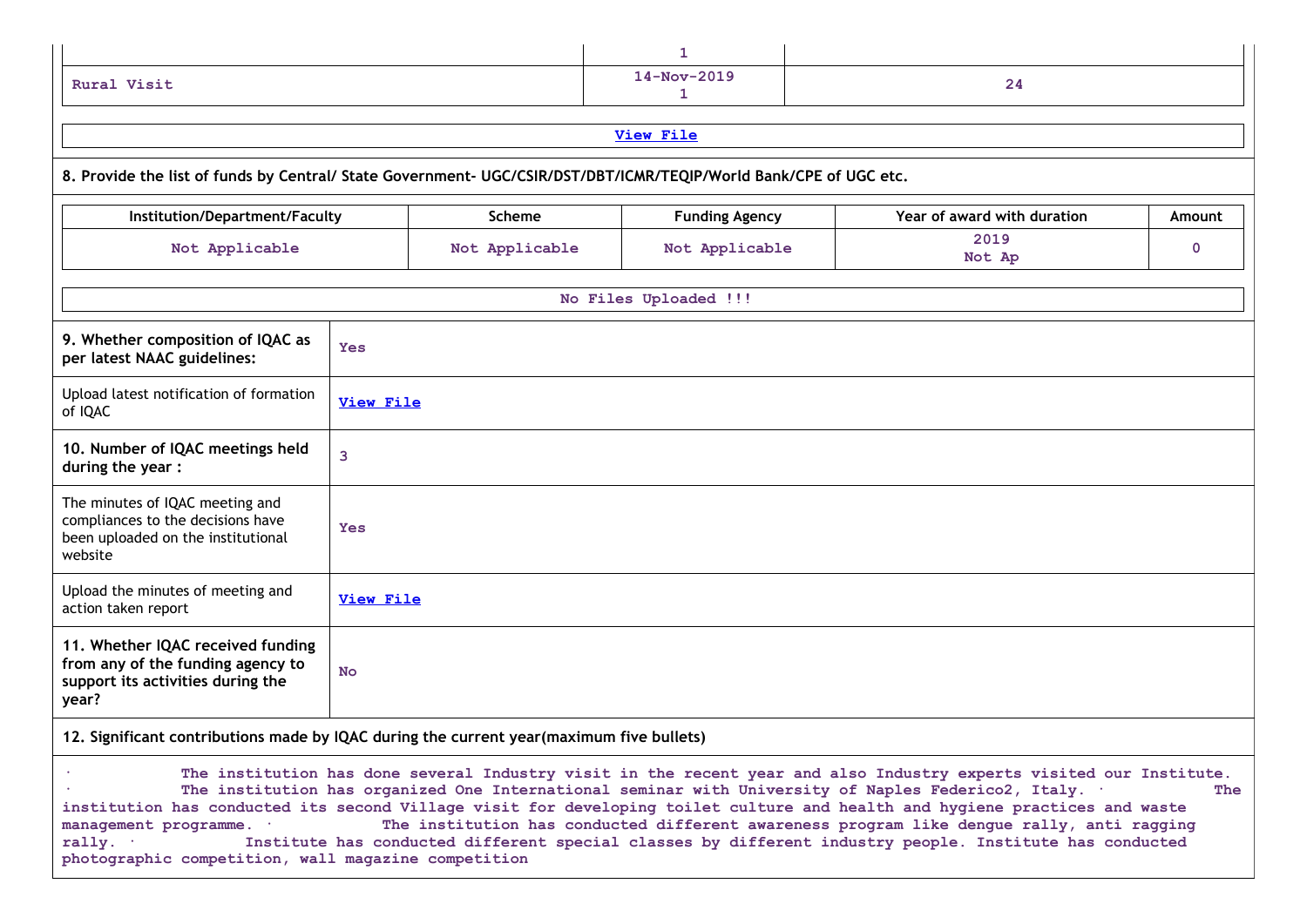### View [File](https://assessmentonline.naac.gov.in/public/Postacc/Contribution/3243_Contribution.xlsx)

13. Plan of action chalked out by the IQAC in the beginning of the academic year towards Quality Enhancement and outcome achieved by the end of the academic year

| <b>Plan of Action</b>                                                                                                   |                            |           | <b>Achivements/Outcomes</b>                                          |
|-------------------------------------------------------------------------------------------------------------------------|----------------------------|-----------|----------------------------------------------------------------------|
| Faculty are informed to get involved in the research<br>activities                                                      |                            |           | · Several international research paper was published,                |
| Faculty are informed to get involved in the research<br>activities                                                      |                            | attended. | . Affiliated University conducted an FDP where the faculty members   |
| Faculty are informed to get involved in the research<br>activities                                                      |                            |           | . Few faculties started PhD with National & International University |
|                                                                                                                         |                            |           | View File                                                            |
| 14. Whether AQAR was placed<br>before statutory body?                                                                   | <b>Yes</b>                 |           |                                                                      |
| Name of Statutory Body                                                                                                  |                            |           | <b>Meeting Date</b>                                                  |
|                                                                                                                         | <b>BOARD OF GOVERNANCE</b> |           | $29 - Ju1 - 2019$                                                    |
| 15. Whether NAAC/or any other<br>accredited body(s) visited IQAC or<br>interacted with it to assess the<br>functioning? | <b>Yes</b>                 |           |                                                                      |
| Date of Visit                                                                                                           | $02 - Jan - 2019$          |           |                                                                      |
| 16. Whether institutional data<br>submitted to AISHE:                                                                   | <b>Yes</b>                 |           |                                                                      |
| Year of Submission                                                                                                      | 2020                       |           |                                                                      |
| Date of Submission                                                                                                      | $13 - \text{Feb} - 2020$   |           |                                                                      |
| 17. Does the Institution have<br><b>Management Information System?</b>                                                  | <b>No</b>                  |           |                                                                      |

| Part B                                                  |  |
|---------------------------------------------------------|--|
| <b>ASPECTS</b><br><b>CURRICUL</b><br>RION<br>$\epsilon$ |  |
|                                                         |  |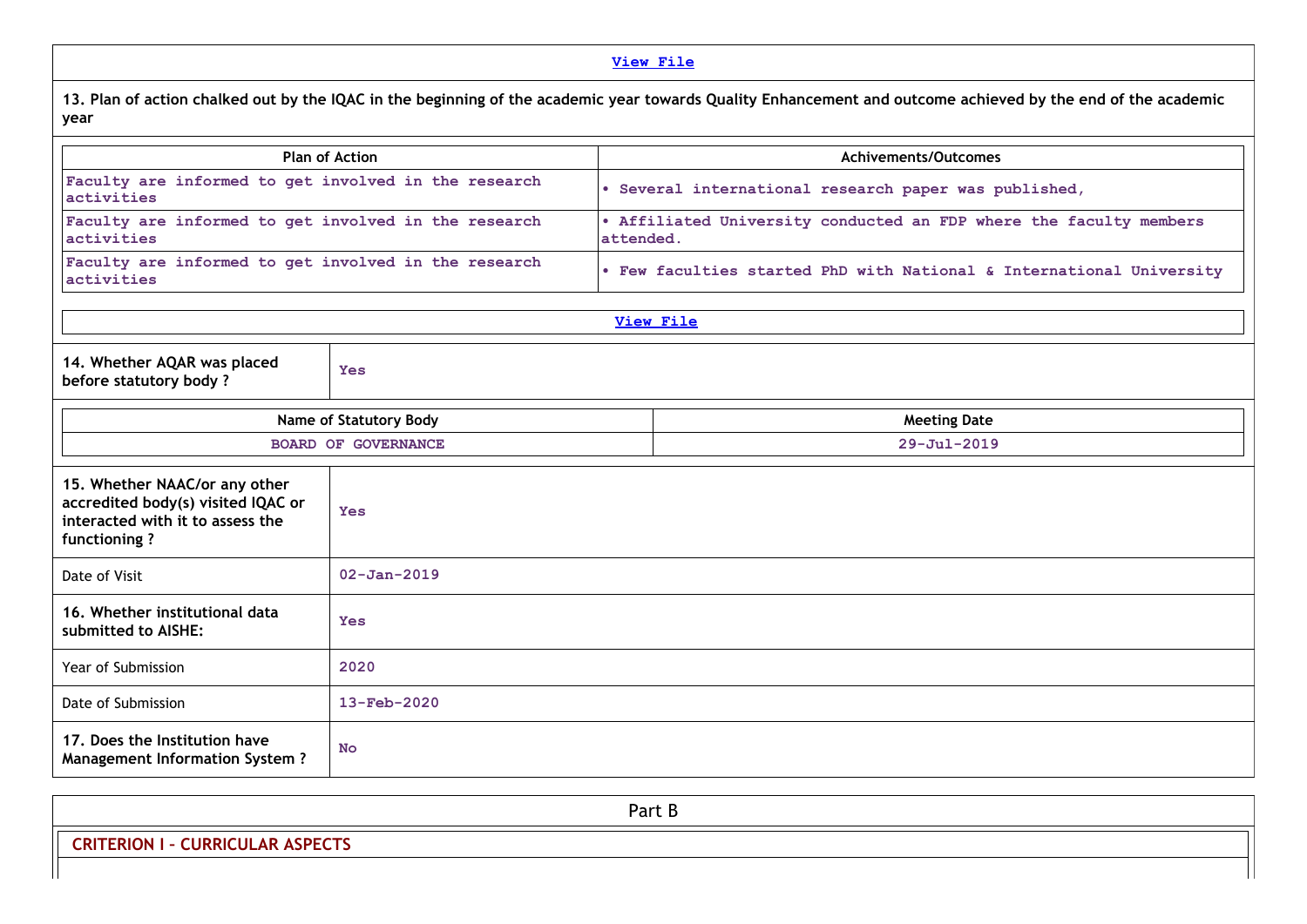### 1.1 – Curriculum Planning and Implementation

1.1.1 – Institution has the mechanism for well planned curriculum delivery and documentation. Explain in 500 words

Academic atmosphere of the institution is containing some committees such as Academic Council, Examination Cell, Library Committee, Research and Development Cell, Finance Committee, Library Committee, IQAC and other committees which are directly and indirectly related with the academic activities. Initially the academic council calls a semester wise meeting where every Head of the departments are present. The agendas which are discussed in the meeting are as follows Different strategies to implement the course curriculum in the upcoming semester are discussed. Academic calendar which is issued by the affiliating University (Maulana Abul Kalam Azad University of Technology) are distributed to each and every HODs. Probable time of internal examination, practical examination and total number of available upcoming class hour are discussed with the examination department. Different kinds of innovative teaching ways are discussed such as presentations, assignments, mini-projects, discussions, workshops, seminars, industrial visits, computer education are also discussed. CCTV has been incorporated in all class rooms. Each head of the department is informed to distribute different job to every staff of their department. Each department calls a meeting to execute the decisions which were taken by the academic council. Firstly the Director of the institution assigns different subject to different faculty members according to their specialization. The head of the department discussed with every faculty member regarding the plan of teaching and also each syllabus of each subject into different modules are distributed according to the available working hour. That division is called lesson plan or the lecture plan. Every teacher is bound to finish the syllabus within time. Each faculty members are told to form and maintain evaluation file for each subject. The file is containing following documents o Tutorial hours with the names of the students o Administrative, curricular and co-curricular activities o Study Objective o Lesson Plan o The topic and the class to be engaged o Teaching materials o Questions & results of the surprise test, etc. During the class; surprise visit is carried out by director and as well as the head of the department to see whether the faculties are following the instructions or not. As per University during each semester there are four internal examinations are conducted. Beside that different innovative, participative activities are conducted which is related to the subject. Such as o Debate o Management Game o Roll Play o Case Study o Mini Survey o Mini Project o Quiz o Group Discussion. o Learning through Audio visual aids etc. Also different industry people are invited and use to take different classes, which is helpful for the students to enhance their practical knowledge. Special tutorial classes are being taken by each faculty for those students who are facing problem regarding any classes. Each department is adhering with the Mentorship programme. Each faculty is in commending of 15 students. They are responsible for academic and personal monitoring and counseling.

1.1.2 – Certificate/ Diploma Courses introduced during the academic year

| <b>Certificate</b>                                                                  | <b>Diploma Courses</b>                                                                                                                                                | Dates of Introduction                                              | <b>Duration</b>   | Focus on employability/entrepreneurship<br><b>Skill Development</b> |  |  |  |  |
|-------------------------------------------------------------------------------------|-----------------------------------------------------------------------------------------------------------------------------------------------------------------------|--------------------------------------------------------------------|-------------------|---------------------------------------------------------------------|--|--|--|--|
|                                                                                     | No Data Entered/Not Applicable !!!                                                                                                                                    |                                                                    |                   |                                                                     |  |  |  |  |
| 1.2 - Academic Flexibility                                                          |                                                                                                                                                                       |                                                                    |                   |                                                                     |  |  |  |  |
|                                                                                     |                                                                                                                                                                       | 1.2.1 - New programmes/courses introduced during the academic year |                   |                                                                     |  |  |  |  |
| <b>Programme Specialization</b><br>Dates of Introduction<br><b>Programme/Course</b> |                                                                                                                                                                       |                                                                    |                   |                                                                     |  |  |  |  |
|                                                                                     | No Data Entered/Not Applicable !!!                                                                                                                                    |                                                                    |                   |                                                                     |  |  |  |  |
|                                                                                     |                                                                                                                                                                       |                                                                    |                   |                                                                     |  |  |  |  |
|                                                                                     |                                                                                                                                                                       |                                                                    | No file uploaded. |                                                                     |  |  |  |  |
|                                                                                     | 1.2.2 - Programmes in which Choice Based Credit System (CBCS)/Elective course system implemented at the affiliated Colleges (if applicable) during the academic year. |                                                                    |                   |                                                                     |  |  |  |  |
|                                                                                     | Date of implementation of CBCS/Elective Course System<br>Name of programmes adopting CBCS<br><b>Programme Specialization</b>                                          |                                                                    |                   |                                                                     |  |  |  |  |
| No Data Entered/Not Applicable !!!                                                  |                                                                                                                                                                       |                                                                    |                   |                                                                     |  |  |  |  |
|                                                                                     | 1.2.3 - Students enrolled in Certificate/ Diploma Courses introduced during the year                                                                                  |                                                                    |                   |                                                                     |  |  |  |  |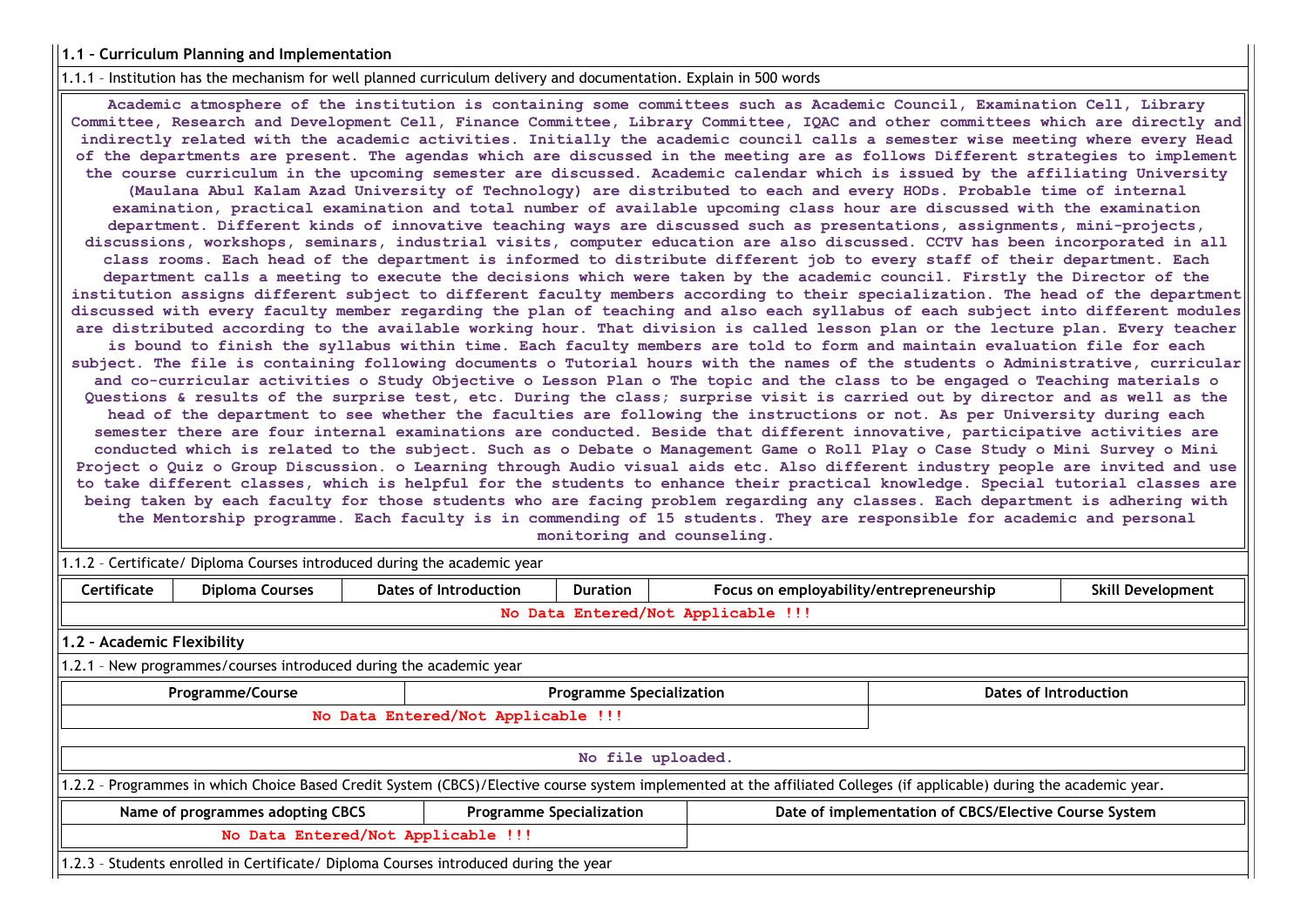|                                                                                                 |                                                                                                                                  | Certificate      | Diploma Course                                                                                                                                                                                                                                                                                                                                                                                                                                                                                                                                                                                                                                                                                                                                                                                  |  |
|-------------------------------------------------------------------------------------------------|----------------------------------------------------------------------------------------------------------------------------------|------------------|-------------------------------------------------------------------------------------------------------------------------------------------------------------------------------------------------------------------------------------------------------------------------------------------------------------------------------------------------------------------------------------------------------------------------------------------------------------------------------------------------------------------------------------------------------------------------------------------------------------------------------------------------------------------------------------------------------------------------------------------------------------------------------------------------|--|
| Number of Students                                                                              |                                                                                                                                  | Nil              | Nil                                                                                                                                                                                                                                                                                                                                                                                                                                                                                                                                                                                                                                                                                                                                                                                             |  |
| 1.3 - Curriculum Enrichment                                                                     |                                                                                                                                  |                  |                                                                                                                                                                                                                                                                                                                                                                                                                                                                                                                                                                                                                                                                                                                                                                                                 |  |
|                                                                                                 | 1.3.1 - Value-added courses imparting transferable and life skills offered during the year                                       |                  |                                                                                                                                                                                                                                                                                                                                                                                                                                                                                                                                                                                                                                                                                                                                                                                                 |  |
| <b>Value Added Courses</b><br><b>Date of Introduction</b><br><b>Number of Students Enrolled</b> |                                                                                                                                  |                  |                                                                                                                                                                                                                                                                                                                                                                                                                                                                                                                                                                                                                                                                                                                                                                                                 |  |
| Grooming and presentation                                                                       |                                                                                                                                  | 04/02/2019       | 142                                                                                                                                                                                                                                                                                                                                                                                                                                                                                                                                                                                                                                                                                                                                                                                             |  |
| General Communication skills                                                                    |                                                                                                                                  | 02/04/2019       | 104                                                                                                                                                                                                                                                                                                                                                                                                                                                                                                                                                                                                                                                                                                                                                                                             |  |
| Corporate communication                                                                         |                                                                                                                                  | 12/08/2019       | 103                                                                                                                                                                                                                                                                                                                                                                                                                                                                                                                                                                                                                                                                                                                                                                                             |  |
|                                                                                                 |                                                                                                                                  | <b>View File</b> |                                                                                                                                                                                                                                                                                                                                                                                                                                                                                                                                                                                                                                                                                                                                                                                                 |  |
|                                                                                                 |                                                                                                                                  |                  |                                                                                                                                                                                                                                                                                                                                                                                                                                                                                                                                                                                                                                                                                                                                                                                                 |  |
| 1.3.2 - Field Projects / Internships under taken during the year                                |                                                                                                                                  |                  |                                                                                                                                                                                                                                                                                                                                                                                                                                                                                                                                                                                                                                                                                                                                                                                                 |  |
| Project/Programme Title                                                                         | <b>Programme Specialization</b>                                                                                                  |                  | No. of students enrolled for Field Projects / Internships                                                                                                                                                                                                                                                                                                                                                                                                                                                                                                                                                                                                                                                                                                                                       |  |
| <b>BBA</b><br><b>BBA</b>                                                                        | HOSPITAL MANAGEMENT<br><b>BUSINESS ADMINISTRATION</b>                                                                            |                  | 200<br>47                                                                                                                                                                                                                                                                                                                                                                                                                                                                                                                                                                                                                                                                                                                                                                                       |  |
| <b>BOptom</b>                                                                                   | <b>OPTOMETRY</b>                                                                                                                 |                  | 9                                                                                                                                                                                                                                                                                                                                                                                                                                                                                                                                                                                                                                                                                                                                                                                               |  |
|                                                                                                 |                                                                                                                                  |                  |                                                                                                                                                                                                                                                                                                                                                                                                                                                                                                                                                                                                                                                                                                                                                                                                 |  |
|                                                                                                 |                                                                                                                                  | <b>View File</b> |                                                                                                                                                                                                                                                                                                                                                                                                                                                                                                                                                                                                                                                                                                                                                                                                 |  |
| 1.4 - Feedback System                                                                           |                                                                                                                                  |                  |                                                                                                                                                                                                                                                                                                                                                                                                                                                                                                                                                                                                                                                                                                                                                                                                 |  |
| 1.4.1 - Whether structured feedback received from all the stakeholders.                         |                                                                                                                                  |                  |                                                                                                                                                                                                                                                                                                                                                                                                                                                                                                                                                                                                                                                                                                                                                                                                 |  |
| Students                                                                                        |                                                                                                                                  |                  | Yes                                                                                                                                                                                                                                                                                                                                                                                                                                                                                                                                                                                                                                                                                                                                                                                             |  |
| <b>Teachers</b>                                                                                 |                                                                                                                                  |                  | Yes                                                                                                                                                                                                                                                                                                                                                                                                                                                                                                                                                                                                                                                                                                                                                                                             |  |
| Employers                                                                                       |                                                                                                                                  |                  | Yes                                                                                                                                                                                                                                                                                                                                                                                                                                                                                                                                                                                                                                                                                                                                                                                             |  |
| Alumni                                                                                          |                                                                                                                                  |                  | Yes                                                                                                                                                                                                                                                                                                                                                                                                                                                                                                                                                                                                                                                                                                                                                                                             |  |
| Parents                                                                                         |                                                                                                                                  |                  | Yes                                                                                                                                                                                                                                                                                                                                                                                                                                                                                                                                                                                                                                                                                                                                                                                             |  |
|                                                                                                 | 1.4.2 - How the feedback obtained is being analyzed and utilized for overall development of the institution? (maximum 500 words) |                  |                                                                                                                                                                                                                                                                                                                                                                                                                                                                                                                                                                                                                                                                                                                                                                                                 |  |
| <b>Feedback Obtained</b>                                                                        |                                                                                                                                  |                  |                                                                                                                                                                                                                                                                                                                                                                                                                                                                                                                                                                                                                                                                                                                                                                                                 |  |
|                                                                                                 |                                                                                                                                  |                  | Five types of feedback forms have already made- Students Feedback form, Peer feedback form, Director's feedback form, Alumni<br>Feedback form and Parents feedback form. A drop box has already prepared which is remained locked and authorised person is<br>supposed to open it. Faculty feedback form which is meant to fill up by the students is composed of different close ended<br>questions for every faculty members. Peer feedback is composed of both open and close ended questions. In this form every staff<br>members are giving their feedback regarding each of their colleagues including the director. Alumni feedback, parents feedback<br>are all composed of close ended questions. Director feedback is composed of both open and close ended questions. . Students are |  |

asked to fill up the Faculty feedback form and submit it in the drop box. . Every teachers and non teaching members are asked to fill up the peer feedback submit it in the drop box. • Director of the institute is asked to fill up his feedback for every faculty and staff members and submit it in the drop box. • Alumni are asked to fill up the alumni feedback form and submit it in the drop box during alumni visit. • Parents are asked to fill up the parent feedback and submit it in the drop box during the parents meet. After that, the feedback are collected and the data are put in an excel file. Total score of each faculty member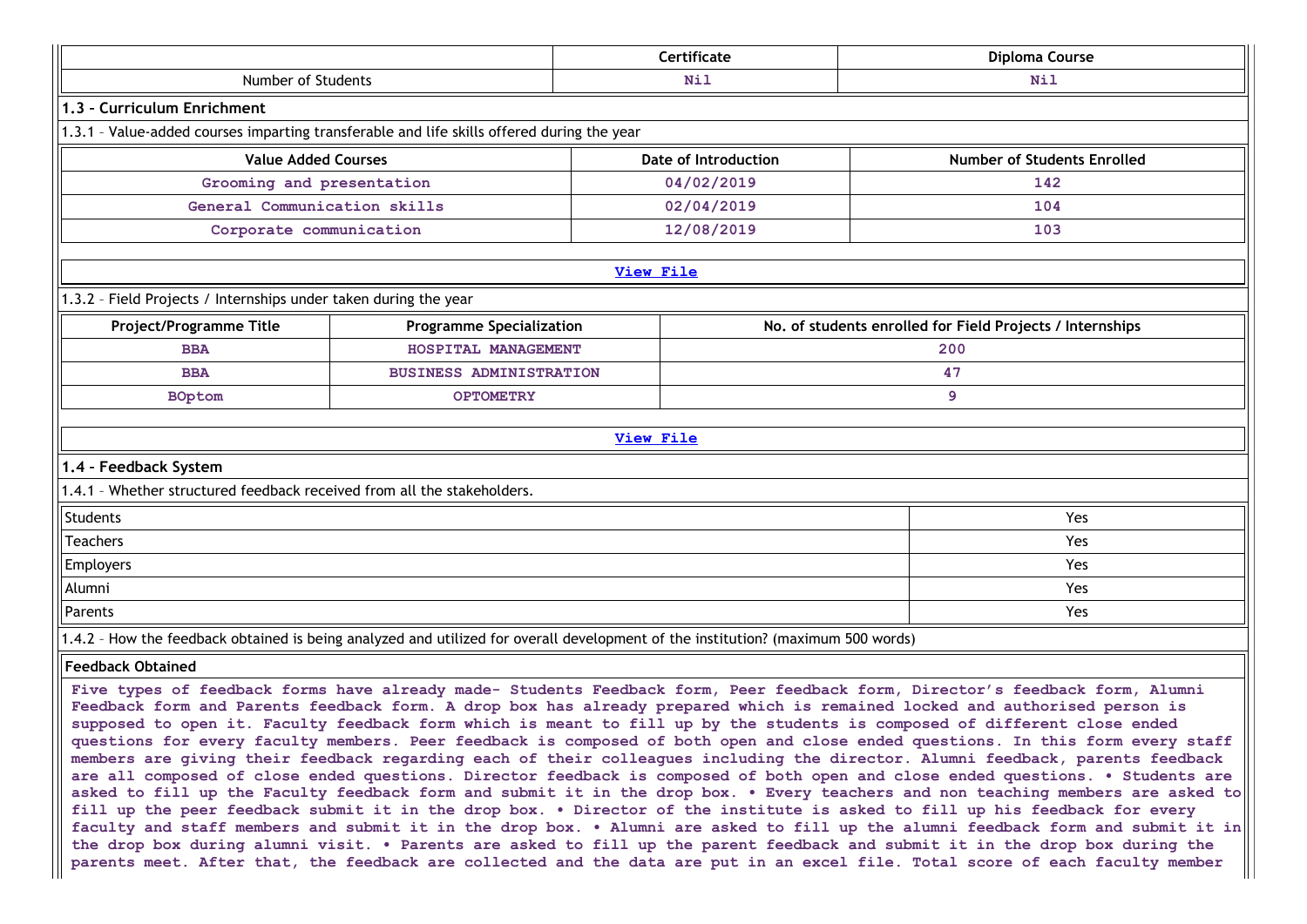and staff member is 50. The 50 marks are divided into three segments for faculty 10 from students, 10 from other faculty member, 10 from staff and 20 from director. In case of staff 10 from peer, 10 from teacher, 30 from director. The score of the each and every faculty members and staff members calculated and then according to that best faculty member and best staff are selected. The parents and the alumni feedback are also collected and the opinions are gathered and take decisions accordingly.

# CRITERION II – TEACHING- LEARNING AND EVALUATION

### 2.1 – Student Enrolment and Profile

#### 2.1.1 – Demand Ratio during the year

| Name of the Programme | <b>Programme Specialization</b>           | Number of seats available | Number of Application received | <b>Students Enrolled</b> |
|-----------------------|-------------------------------------------|---------------------------|--------------------------------|--------------------------|
| <b>BBA</b>            | Hospital Management                       | 72                        | 69                             | 65                       |
| <b>BBA</b>            | <b>BUSINESS ADMINISTRATION</b>            | 60                        | 63                             | 60                       |
| <b>MHA</b>            | HOSPITAL ADMINISTRATION                   | 43                        | 39                             | 38                       |
| BOptom                | Optometry                                 | 36                        | 32                             | 29                       |
| <b>BMS</b>            | Pharmaceutical Management                 | 60                        |                                |                          |
| <b>BSc</b>            | GAMING AND MOBILE APPLICATION DEVELOPMENT | 60                        |                                |                          |

#### View [File](https://assessmentonline.naac.gov.in/public/Postacc/Demand_ratio/3243_Demand_ratio_1581933168.xlsx)

## 2.2 – Catering to Student Diversity

2.2.1 – Student - Full time teacher ratio (current year data)

|      | Number of students<br>Year lenrolled in the institution lenrolled in the institution<br>(UG) | Number of students<br>(PG) | the institution teaching only UG courses | Number of fulltime teachers available in $\vert$ Number of fulltime teachers available in<br>$\mid$ the institution teaching only PG courses $\mid$ | Number of teachers<br>teaching both UG and PG<br>courses |
|------|----------------------------------------------------------------------------------------------|----------------------------|------------------------------------------|-----------------------------------------------------------------------------------------------------------------------------------------------------|----------------------------------------------------------|
| 2018 | 163                                                                                          | 38                         |                                          |                                                                                                                                                     |                                                          |

### 2.3 – Teaching - Learning Process

2.3.1 – Percentage of teachers using ICT for effective teaching with Learning Management Systems (LMS), E-learning resources etc. (current year data)

| <b>Number of Teachers</b><br>on Roll | <b>UMS.</b><br>Number of teachers using ICT<br><b>P-</b><br><b>Resources</b> | CTT<br><b>Tools and resources</b><br>י<br>available | Number of ICT<br>enabled<br>Classrooms | Numberof smart<br>classrooms | E-resources and<br>techniques used |
|--------------------------------------|------------------------------------------------------------------------------|-----------------------------------------------------|----------------------------------------|------------------------------|------------------------------------|
|                                      |                                                                              |                                                     |                                        |                              | 203                                |

View File of ICT Tools and [resources](https://assessmentonline.naac.gov.in/public/Postacc/ict_tools/3243_ict_tools_1581934480.xlsx)

### View File of [E-resources](https://assessmentonline.naac.gov.in/public/Postacc/e_resource/3243_e_resource_1581934485.xlsx) and techniques used

2.3.2 – Students mentoring system available in the institution? Give details. (maximum 500 words)

The mentoring system is maintaining under strict supervision. Under each faculty member there are 15 students. Every academic and non-academic related issue are monitored as per UGC guideline. Students are informed to share their academic and non-academic related problems to their mentors. The mentors are supposed to solve their problem and are trying to instil them. The attendance of each student is monitored and every week a counselling session is organized and in this session the problems of the students are discussed and proper action is taken by that concerned faculty member after consultation with the management. All the activities are documented. Monthly guardian meeting is organized and the mentors from the faculty members and the guardians are engaged in sharing their views regarding the curricular and personal enrichment of the students. All the mentors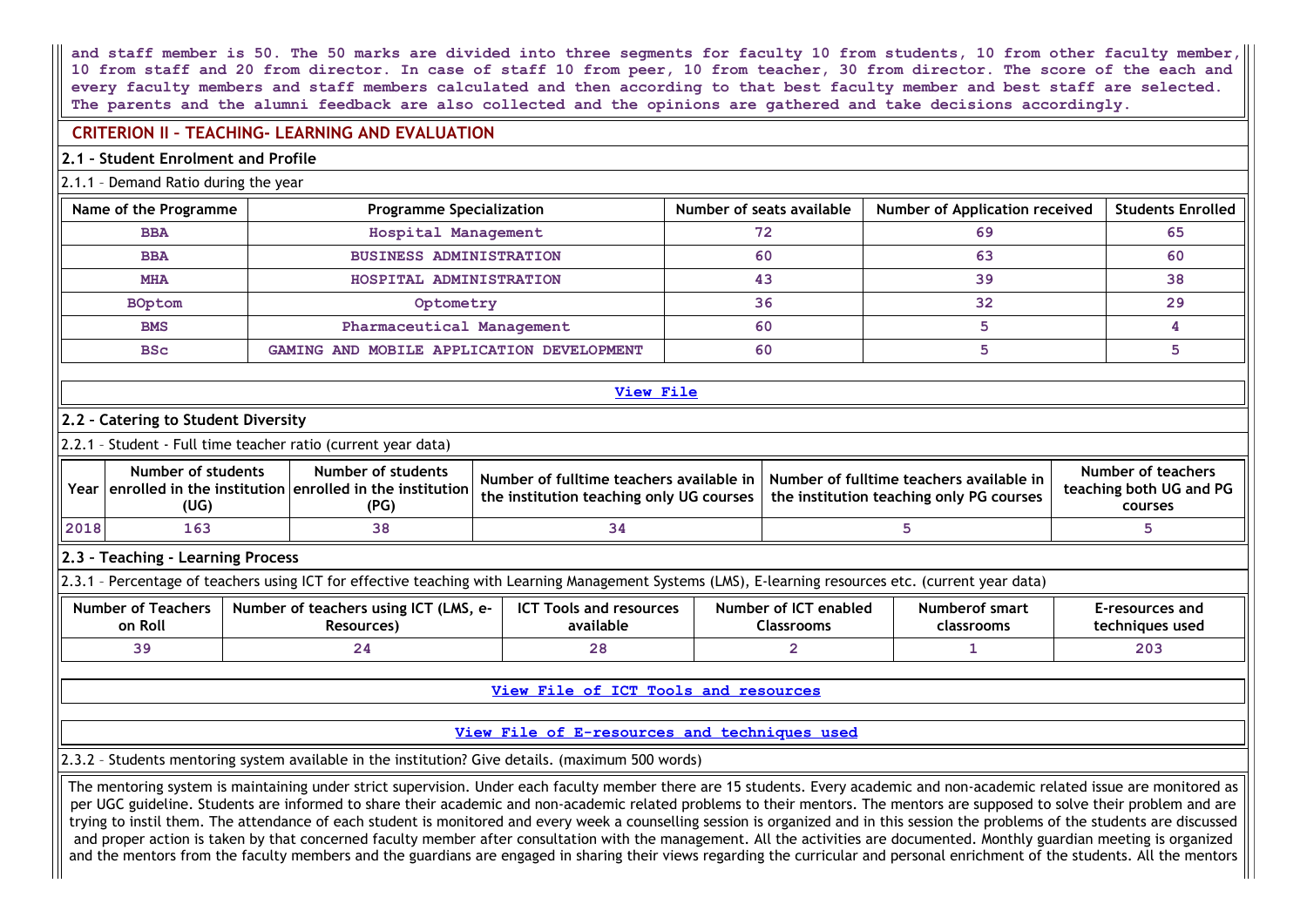are under strict observation of Director of the institute. Every week a meeting is conducted by director of the institutions with each mentors and the status of each students and the probable actions are discussed. The slow learners are monitored specially and extra classes are arraigned for them after consultation with the Head of the Department and the director of the institutions. In the monitoring process the senior students are included each junior student is under one senior student, that senior student is under observation of faculty members. The responsibility of the senior student is to look into the issues of junior students and inform the concerned faculty member, also each concerned senior students will ensure that no junior student is suffering from ragging or any kind of harassment.

| Number of students enrolled in the institution<br>Number of fulltime teachers<br><b>Mentor: Mentee Ratio</b>                                                                                                                      |                             |                         |                                                                                                                             |                   |  |                                          |  |                                                           |  |  |  |
|-----------------------------------------------------------------------------------------------------------------------------------------------------------------------------------------------------------------------------------|-----------------------------|-------------------------|-----------------------------------------------------------------------------------------------------------------------------|-------------------|--|------------------------------------------|--|-----------------------------------------------------------|--|--|--|
|                                                                                                                                                                                                                                   |                             | 215                     |                                                                                                                             |                   |  | 39                                       |  | 1:6                                                       |  |  |  |
| 2.4 - Teacher Profile and Quality                                                                                                                                                                                                 |                             |                         |                                                                                                                             |                   |  |                                          |  |                                                           |  |  |  |
| 2.4.1 - Number of full time teachers appointed during the year                                                                                                                                                                    |                             |                         |                                                                                                                             |                   |  |                                          |  |                                                           |  |  |  |
|                                                                                                                                                                                                                                   | No. of sanctioned positions | No. of filled positions | <b>Vacant positions</b>                                                                                                     |                   |  | Positions filled during the current year |  | No. of faculty with Ph.D                                  |  |  |  |
|                                                                                                                                                                                                                                   | 4                           | 4                       | Nill                                                                                                                        |                   |  | 4                                        |  | $\mathbf{1}$                                              |  |  |  |
| 2.4.2 - Honours and recognition received by teachers (received awards, recognition, fellowships at State, National, International level from Government, recognised bodies during<br>the year)                                    |                             |                         |                                                                                                                             |                   |  |                                          |  |                                                           |  |  |  |
| Year of<br>Name of full time teachers receiving awards from state level, national level,<br>Name of the award, fellowship, received from Government or<br><b>Designation</b><br>international level<br>recognized bodies<br>Award |                             |                         |                                                                                                                             |                   |  |                                          |  |                                                           |  |  |  |
|                                                                                                                                                                                                                                   |                             |                         | No Data Entered/Not Applicable !!!                                                                                          |                   |  |                                          |  |                                                           |  |  |  |
|                                                                                                                                                                                                                                   |                             |                         |                                                                                                                             | No file uploaded. |  |                                          |  |                                                           |  |  |  |
| 2.5 - Evaluation Process and Reforms                                                                                                                                                                                              |                             |                         |                                                                                                                             |                   |  |                                          |  |                                                           |  |  |  |
|                                                                                                                                                                                                                                   |                             |                         | 2.5.1 - Number of days from the date of semester-end/ year- end examination till the declaration of results during the year |                   |  |                                          |  |                                                           |  |  |  |
| Programme                                                                                                                                                                                                                         | Programme                   |                         | Last date of the last semester-end/ year-end                                                                                |                   |  |                                          |  | Date of declaration of results of semester-end/ year- end |  |  |  |
| Name                                                                                                                                                                                                                              | Code                        | Semester/year           |                                                                                                                             | examination       |  |                                          |  | examination                                               |  |  |  |
| <b>BBA</b>                                                                                                                                                                                                                        | 033                         | Even Semester/<br>2019  |                                                                                                                             | 28/05/2019        |  |                                          |  | 31/07/2019                                                |  |  |  |
| <b>BBA</b>                                                                                                                                                                                                                        | 50                          | Even Semester/<br>2019  |                                                                                                                             | 28/05/2019        |  |                                          |  | 31/07/2019                                                |  |  |  |
| <b>BSc</b>                                                                                                                                                                                                                        | 850                         | Even Semester/<br>2019  |                                                                                                                             | 28/05/2019        |  |                                          |  | 31/07/2019                                                |  |  |  |
| <b>BOptom</b>                                                                                                                                                                                                                     | 17                          | Even Semester/<br>2019  |                                                                                                                             | 28/05/2019        |  |                                          |  | 31/07/2019                                                |  |  |  |
| Even Semester/<br>701<br>28/05/2019<br>31/07/2019<br><b>BMS</b><br>2019                                                                                                                                                           |                             |                         |                                                                                                                             |                   |  |                                          |  |                                                           |  |  |  |
| <b>MHA</b>                                                                                                                                                                                                                        | 93                          | Even Semester/<br>2019  |                                                                                                                             | 28/05/2019        |  |                                          |  | 31/07/2019                                                |  |  |  |
| <b>BBA</b>                                                                                                                                                                                                                        | 33                          | ODD Semester/<br>2018   |                                                                                                                             | 04/12/2018        |  |                                          |  | 27/02/2019                                                |  |  |  |
| <b>BBA</b>                                                                                                                                                                                                                        | 50                          | ODD Semester/<br>2018   |                                                                                                                             | 04/12/2018        |  |                                          |  | 27/02/2019                                                |  |  |  |
|                                                                                                                                                                                                                                   |                             |                         |                                                                                                                             |                   |  |                                          |  |                                                           |  |  |  |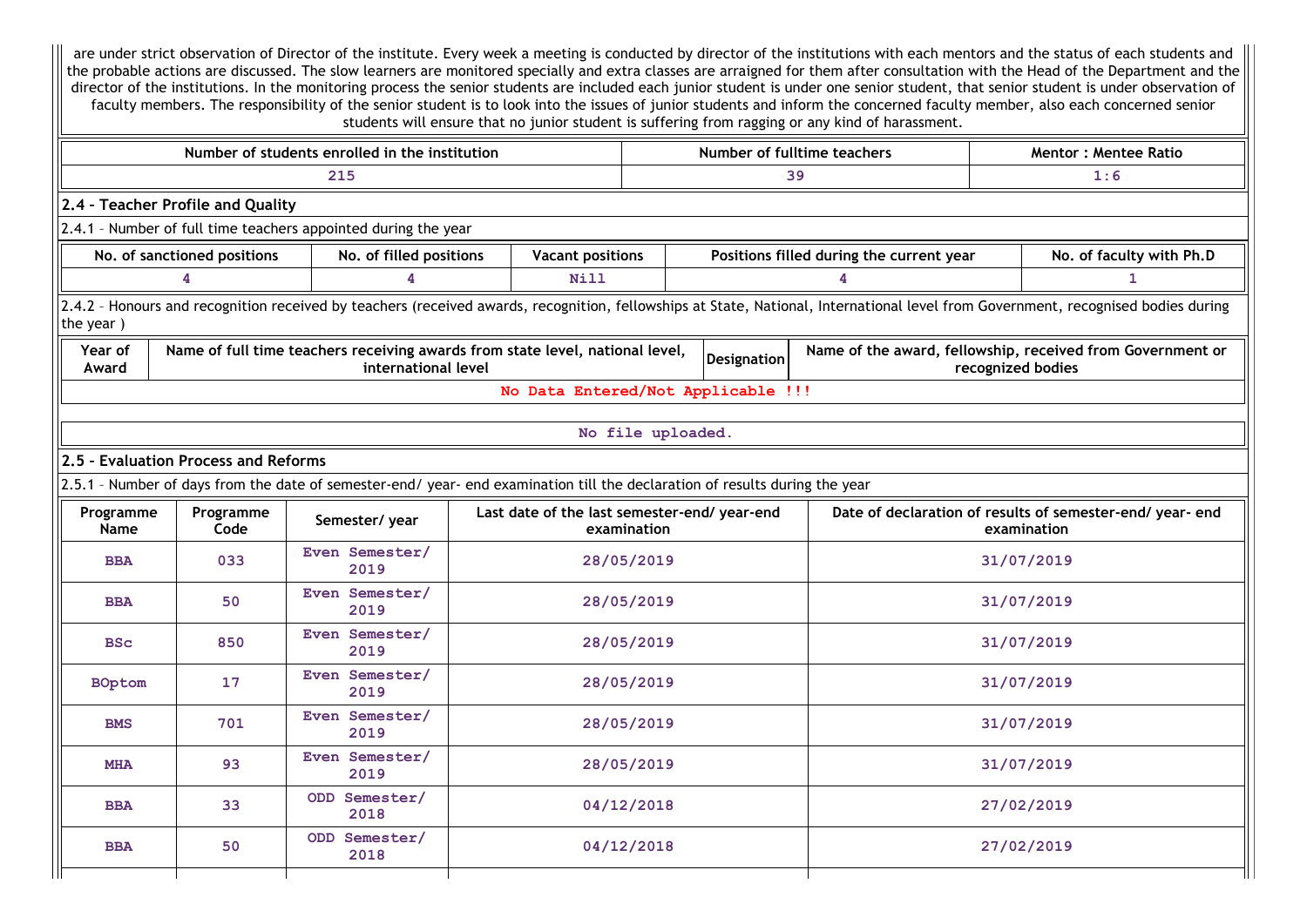| <b>BSc</b>                          | 850                                                                                                                                                                                                                                                                                                                                                                                                                                                                                                                                                                                                                                                                                                                                                                                                                                                                                                                                                                                                                                                                                                                                                                                                                                                                                                                                                                                                                                                                                                                                                   | ODD Semester/<br>2018                               |  | 04/12/2018                                                                                                     |  | 27/02/2018                                                                                                                                                                                                                                                                                                                                                                                                                                                                                                                                                                                                                                                                                                                                                                                         |       |  |  |  |  |
|-------------------------------------|-------------------------------------------------------------------------------------------------------------------------------------------------------------------------------------------------------------------------------------------------------------------------------------------------------------------------------------------------------------------------------------------------------------------------------------------------------------------------------------------------------------------------------------------------------------------------------------------------------------------------------------------------------------------------------------------------------------------------------------------------------------------------------------------------------------------------------------------------------------------------------------------------------------------------------------------------------------------------------------------------------------------------------------------------------------------------------------------------------------------------------------------------------------------------------------------------------------------------------------------------------------------------------------------------------------------------------------------------------------------------------------------------------------------------------------------------------------------------------------------------------------------------------------------------------|-----------------------------------------------------|--|----------------------------------------------------------------------------------------------------------------|--|----------------------------------------------------------------------------------------------------------------------------------------------------------------------------------------------------------------------------------------------------------------------------------------------------------------------------------------------------------------------------------------------------------------------------------------------------------------------------------------------------------------------------------------------------------------------------------------------------------------------------------------------------------------------------------------------------------------------------------------------------------------------------------------------------|-------|--|--|--|--|
| <b>BOptom</b>                       | 17                                                                                                                                                                                                                                                                                                                                                                                                                                                                                                                                                                                                                                                                                                                                                                                                                                                                                                                                                                                                                                                                                                                                                                                                                                                                                                                                                                                                                                                                                                                                                    | ODD Semester/<br>2018                               |  | 04/12/2018                                                                                                     |  | 27/02/2019                                                                                                                                                                                                                                                                                                                                                                                                                                                                                                                                                                                                                                                                                                                                                                                         |       |  |  |  |  |
|                                     | <b>View File</b>                                                                                                                                                                                                                                                                                                                                                                                                                                                                                                                                                                                                                                                                                                                                                                                                                                                                                                                                                                                                                                                                                                                                                                                                                                                                                                                                                                                                                                                                                                                                      |                                                     |  |                                                                                                                |  |                                                                                                                                                                                                                                                                                                                                                                                                                                                                                                                                                                                                                                                                                                                                                                                                    |       |  |  |  |  |
|                                     |                                                                                                                                                                                                                                                                                                                                                                                                                                                                                                                                                                                                                                                                                                                                                                                                                                                                                                                                                                                                                                                                                                                                                                                                                                                                                                                                                                                                                                                                                                                                                       |                                                     |  | 2.5.2 - Reforms initiated on Continuous Internal Evaluation(CIE) system at the institutional level (250 words) |  |                                                                                                                                                                                                                                                                                                                                                                                                                                                                                                                                                                                                                                                                                                                                                                                                    |       |  |  |  |  |
|                                     | The head of the department is responsible for the entire departmental activities. After publication of the result a faculty<br>meeting is called and result of each subject is discussed. Teachers are informed to take innovative class and to make the class<br>fun and to ensure the attendance of each student. In the academic and the co curricular activities of the institution, every<br>student is informed to participate. The co curricular activities are monitored closely to ensure each student is involved in<br>every activity. Every activity is documented and action is taken accordingly. In the guardians meeting the utility of each<br>academic and co curricular activity is informed. The mentors are maintaining the progress report of each students, special<br>attention is given to the slow learners and the bright students. Special class for the bright students and the remedial class<br>for the slow learners are arranged. Different eminent industrialists are called to take special classes and every concerned<br>student is informed to attain those classes. The faculty members are maintaining the attendance record of the special class.<br>Different work shop, seminar are arraigned to uplift the quality of teachers and the students. The faculty members are informed<br>to submit their latest API score card to the departmental head in the month of April. Apart from that the 360 degree feedback<br>system is also implemented and each staff members of the institution are monitored. |                                                     |  |                                                                                                                |  |                                                                                                                                                                                                                                                                                                                                                                                                                                                                                                                                                                                                                                                                                                                                                                                                    |       |  |  |  |  |
|                                     | 2.5.3 - Academic calendar prepared and adhered for conduct of Examination and other related matters (250 words)                                                                                                                                                                                                                                                                                                                                                                                                                                                                                                                                                                                                                                                                                                                                                                                                                                                                                                                                                                                                                                                                                                                                                                                                                                                                                                                                                                                                                                       |                                                     |  |                                                                                                                |  |                                                                                                                                                                                                                                                                                                                                                                                                                                                                                                                                                                                                                                                                                                                                                                                                    |       |  |  |  |  |
|                                     |                                                                                                                                                                                                                                                                                                                                                                                                                                                                                                                                                                                                                                                                                                                                                                                                                                                                                                                                                                                                                                                                                                                                                                                                                                                                                                                                                                                                                                                                                                                                                       |                                                     |  | 24-12-2019 31-12-2019 Practical 14-05-2019 23-05-2019 18-11-2019 28-11-2019                                    |  | Academic Activities 10-01-2019 31-01-2019 01-02-2019 22-02-2019 04-03-2019 08-03-2019 18-03-2019 22-03-2019 01-04-2019 15-04-<br>2019 23-04-2019 30-04-2019 01-05-2019 08-05-2019 13-05-2019 24-05-2019 27-05-2019 01-08-2019 12-08-2019 16-08-2019 23-08-2019<br>02-09-2019 20-09-2019 30-09-2019 01-10-2019 25-10-2019 01-11-2019 08-11-2019 Internal 25-02-2019 28-02-2019 01-03-2019 25-03-<br>2019 29-03-2019 10-04-2019 22-04-2019 02-05-2019 07-05-2019 26-08-2019 30-08-2019 23-09-2019 27-09-2019 29-10-2019 31-10-2019<br>11-09-2019 15-09-2019 University examination 28-05-2019 31-05-2019 06-01-2019 14-06-2019 12-09-2019 23-12-2019 Seminar 29-11-<br>2019 30-11-2019 E Week 11-03-2019 15-03-2019 Semester Break 17-06-2019 28-06-2019 01-07-2019 31-07-2019 02-12-2019 06-12-2019 |       |  |  |  |  |
|                                     |                                                                                                                                                                                                                                                                                                                                                                                                                                                                                                                                                                                                                                                                                                                                                                                                                                                                                                                                                                                                                                                                                                                                                                                                                                                                                                                                                                                                                                                                                                                                                       | 2.6 - Student Performance and Learning Outcomes     |  |                                                                                                                |  |                                                                                                                                                                                                                                                                                                                                                                                                                                                                                                                                                                                                                                                                                                                                                                                                    |       |  |  |  |  |
| provide the weblink)                |                                                                                                                                                                                                                                                                                                                                                                                                                                                                                                                                                                                                                                                                                                                                                                                                                                                                                                                                                                                                                                                                                                                                                                                                                                                                                                                                                                                                                                                                                                                                                       |                                                     |  |                                                                                                                |  | 2.6.1 - Program outcomes, program specific outcomes and course outcomes for all programs offered by the institution are stated and displayed in website of the institution (to                                                                                                                                                                                                                                                                                                                                                                                                                                                                                                                                                                                                                     |       |  |  |  |  |
|                                     |                                                                                                                                                                                                                                                                                                                                                                                                                                                                                                                                                                                                                                                                                                                                                                                                                                                                                                                                                                                                                                                                                                                                                                                                                                                                                                                                                                                                                                                                                                                                                       |                                                     |  | https://www.himhaldia.edu.in/home/course                                                                       |  |                                                                                                                                                                                                                                                                                                                                                                                                                                                                                                                                                                                                                                                                                                                                                                                                    |       |  |  |  |  |
| 2.6.2 - Pass percentage of students |                                                                                                                                                                                                                                                                                                                                                                                                                                                                                                                                                                                                                                                                                                                                                                                                                                                                                                                                                                                                                                                                                                                                                                                                                                                                                                                                                                                                                                                                                                                                                       |                                                     |  |                                                                                                                |  |                                                                                                                                                                                                                                                                                                                                                                                                                                                                                                                                                                                                                                                                                                                                                                                                    |       |  |  |  |  |
| Programme<br>Code                   | Number of students appeared in the final<br>Number of students passed in final year<br>Programme<br><b>Pass</b><br><b>Programme Specialization</b><br>Name<br>year examination<br>examination<br>Percentage                                                                                                                                                                                                                                                                                                                                                                                                                                                                                                                                                                                                                                                                                                                                                                                                                                                                                                                                                                                                                                                                                                                                                                                                                                                                                                                                           |                                                     |  |                                                                                                                |  |                                                                                                                                                                                                                                                                                                                                                                                                                                                                                                                                                                                                                                                                                                                                                                                                    |       |  |  |  |  |
| 033                                 | <b>BBA</b>                                                                                                                                                                                                                                                                                                                                                                                                                                                                                                                                                                                                                                                                                                                                                                                                                                                                                                                                                                                                                                                                                                                                                                                                                                                                                                                                                                                                                                                                                                                                            | HOSPITAL MANAGEMENT                                 |  | 167                                                                                                            |  | 166                                                                                                                                                                                                                                                                                                                                                                                                                                                                                                                                                                                                                                                                                                                                                                                                | 99.4% |  |  |  |  |
| 50                                  | <b>BBA</b>                                                                                                                                                                                                                                                                                                                                                                                                                                                                                                                                                                                                                                                                                                                                                                                                                                                                                                                                                                                                                                                                                                                                                                                                                                                                                                                                                                                                                                                                                                                                            | <b>BUSINESS ADMINISTRATION</b>                      |  | 53                                                                                                             |  | 53                                                                                                                                                                                                                                                                                                                                                                                                                                                                                                                                                                                                                                                                                                                                                                                                 | 100%  |  |  |  |  |
| 850                                 | <b>BSc</b>                                                                                                                                                                                                                                                                                                                                                                                                                                                                                                                                                                                                                                                                                                                                                                                                                                                                                                                                                                                                                                                                                                                                                                                                                                                                                                                                                                                                                                                                                                                                            | GAMING AND MOBILE APPLICATION<br><b>DEVELOPMENT</b> |  | 10                                                                                                             |  | 10                                                                                                                                                                                                                                                                                                                                                                                                                                                                                                                                                                                                                                                                                                                                                                                                 | 100%  |  |  |  |  |
| 17                                  | <b>BOptom</b>                                                                                                                                                                                                                                                                                                                                                                                                                                                                                                                                                                                                                                                                                                                                                                                                                                                                                                                                                                                                                                                                                                                                                                                                                                                                                                                                                                                                                                                                                                                                         | <b>OPTOMETRY</b>                                    |  | 30                                                                                                             |  | 30                                                                                                                                                                                                                                                                                                                                                                                                                                                                                                                                                                                                                                                                                                                                                                                                 | 100%  |  |  |  |  |
|                                     |                                                                                                                                                                                                                                                                                                                                                                                                                                                                                                                                                                                                                                                                                                                                                                                                                                                                                                                                                                                                                                                                                                                                                                                                                                                                                                                                                                                                                                                                                                                                                       |                                                     |  |                                                                                                                |  |                                                                                                                                                                                                                                                                                                                                                                                                                                                                                                                                                                                                                                                                                                                                                                                                    |       |  |  |  |  |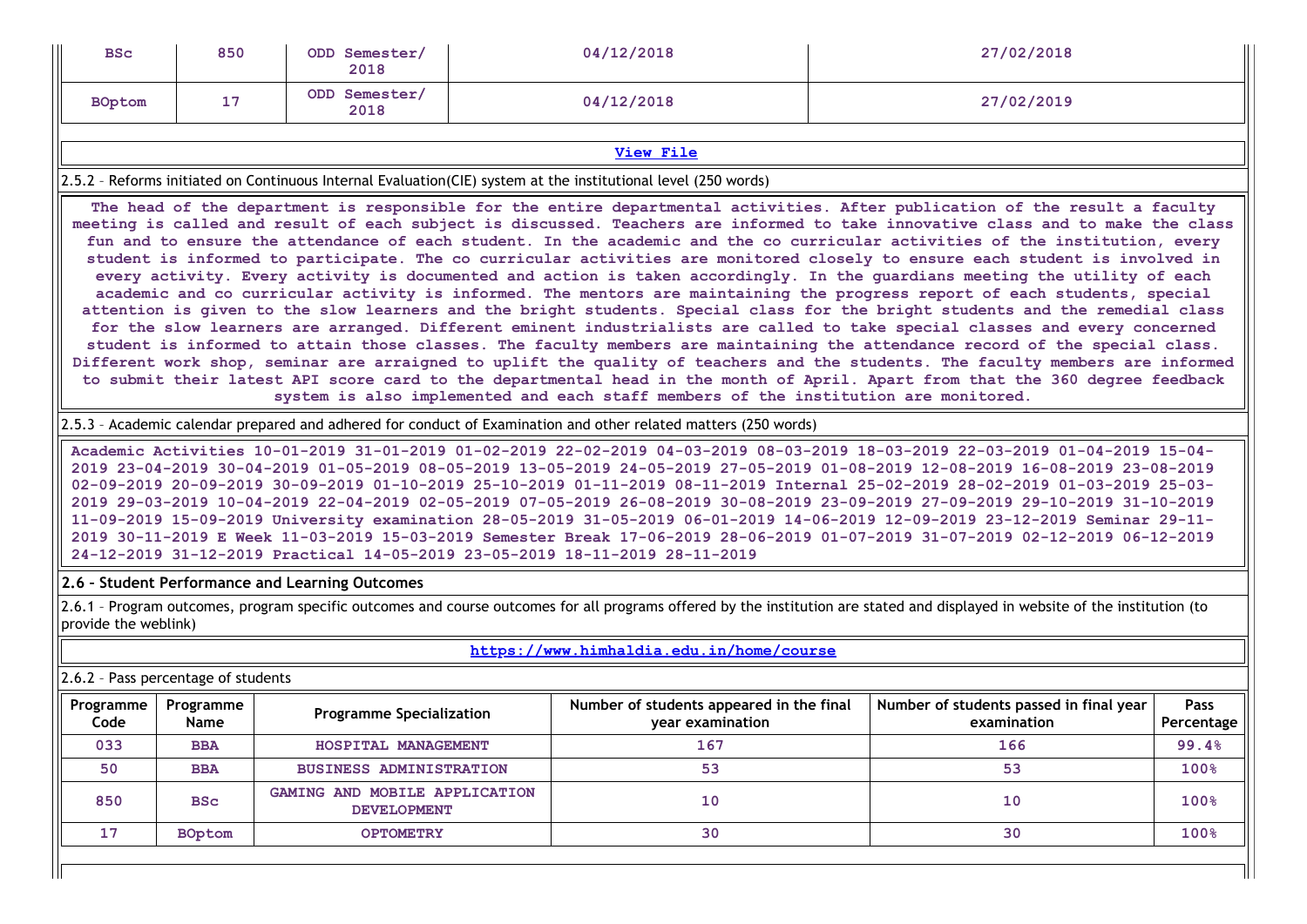|                                                                                                                                                                        |                                                                                                          |                        | <b>View File</b>                                              |  |                               |  |                         |                                 |  |
|------------------------------------------------------------------------------------------------------------------------------------------------------------------------|----------------------------------------------------------------------------------------------------------|------------------------|---------------------------------------------------------------|--|-------------------------------|--|-------------------------|---------------------------------|--|
| 2.7 - Student Satisfaction Survey                                                                                                                                      |                                                                                                          |                        |                                                               |  |                               |  |                         |                                 |  |
| 2.7.1 - Student Satisfaction Survey (SSS) on overall institutional performance (Institution may design the questionnaire) (results and details be provided as weblink) |                                                                                                          |                        |                                                               |  |                               |  |                         |                                 |  |
|                                                                                                                                                                        |                                                                                                          |                        | https://www.himhaldia.edu.in/home/noticeevent details/?g=tabl |  |                               |  |                         |                                 |  |
| <b>CRITERION III - RESEARCH, INNOVATIONS AND EXTENSION</b>                                                                                                             |                                                                                                          |                        |                                                               |  |                               |  |                         |                                 |  |
| 3.1 - Resource Mobilization for Research                                                                                                                               |                                                                                                          |                        |                                                               |  |                               |  |                         |                                 |  |
| 3.1.1 - Research funds sanctioned and received from various agencies, industry and other organisations                                                                 |                                                                                                          |                        |                                                               |  |                               |  |                         |                                 |  |
| Nature of the Project                                                                                                                                                  | <b>Duration</b>                                                                                          |                        | Name of the funding agency                                    |  | <b>Total grant sanctioned</b> |  |                         | Amount received during the year |  |
|                                                                                                                                                                        |                                                                                                          |                        | No Data Entered/Not Applicable !!!                            |  |                               |  |                         |                                 |  |
|                                                                                                                                                                        |                                                                                                          |                        | No file uploaded.                                             |  |                               |  |                         |                                 |  |
| 3.2 - Innovation Ecosystem                                                                                                                                             |                                                                                                          |                        |                                                               |  |                               |  |                         |                                 |  |
| 3.2.1 - Workshops/Seminars Conducted on Intellectual Property Rights (IPR) and Industry-Academia Innovative practices during the year                                  |                                                                                                          |                        |                                                               |  |                               |  |                         |                                 |  |
|                                                                                                                                                                        | Title of workshop/seminar                                                                                |                        |                                                               |  | Name of the Dept.             |  |                         | Date                            |  |
| Work life balance in different sectors<br>Hospital Management and BBA<br>05/11/2019                                                                                    |                                                                                                          |                        |                                                               |  |                               |  |                         |                                 |  |
| 3.2.2 - Awards for Innovation won by Institution/Teachers/Research scholars/Students during the year                                                                   |                                                                                                          |                        |                                                               |  |                               |  |                         |                                 |  |
|                                                                                                                                                                        | Title of the innovation<br><b>Name of Awardee</b><br><b>Awarding Agency</b><br>Date of award<br>Category |                        |                                                               |  |                               |  |                         |                                 |  |
|                                                                                                                                                                        |                                                                                                          |                        | No Data Entered/Not Applicable !!!                            |  |                               |  |                         |                                 |  |
|                                                                                                                                                                        |                                                                                                          |                        | No file uploaded.                                             |  |                               |  |                         |                                 |  |
| 3.2.3 - No. of Incubation centre created, start-ups incubated on campus during the year                                                                                |                                                                                                          |                        |                                                               |  |                               |  |                         |                                 |  |
| <b>Incubation Center</b>                                                                                                                                               | <b>Name</b>                                                                                              | Sponsered By           | Name of the Start-up                                          |  | Nature of Start-up            |  |                         | <b>Date of Commencement</b>     |  |
|                                                                                                                                                                        |                                                                                                          |                        | No Data Entered/Not Applicable !!!                            |  |                               |  |                         |                                 |  |
|                                                                                                                                                                        |                                                                                                          |                        |                                                               |  |                               |  |                         |                                 |  |
|                                                                                                                                                                        |                                                                                                          |                        | No file uploaded.                                             |  |                               |  |                         |                                 |  |
| 3.3 - Research Publications and Awards                                                                                                                                 |                                                                                                          |                        |                                                               |  |                               |  |                         |                                 |  |
| 3.3.1 - Incentive to the teachers who receive recognition/awards                                                                                                       |                                                                                                          |                        |                                                               |  |                               |  |                         |                                 |  |
| <b>State</b><br><b>National</b><br>International                                                                                                                       |                                                                                                          |                        |                                                               |  |                               |  |                         |                                 |  |
|                                                                                                                                                                        |                                                                                                          |                        | No Data Entered/Not Applicable !!!                            |  |                               |  |                         |                                 |  |
| 3.3.2 - Ph. Ds awarded during the year (applicable for PG College, Research Center)                                                                                    |                                                                                                          |                        |                                                               |  |                               |  |                         |                                 |  |
|                                                                                                                                                                        |                                                                                                          | Name of the Department |                                                               |  |                               |  | Number of PhD's Awarded |                                 |  |
|                                                                                                                                                                        | Department of Hospital management<br>1                                                                   |                        |                                                               |  |                               |  |                         |                                 |  |
| 3.3.3 - Research Publications in the Journals notified on UGC website during the year                                                                                  |                                                                                                          |                        |                                                               |  |                               |  |                         |                                 |  |
|                                                                                                                                                                        |                                                                                                          |                        |                                                               |  |                               |  |                         |                                 |  |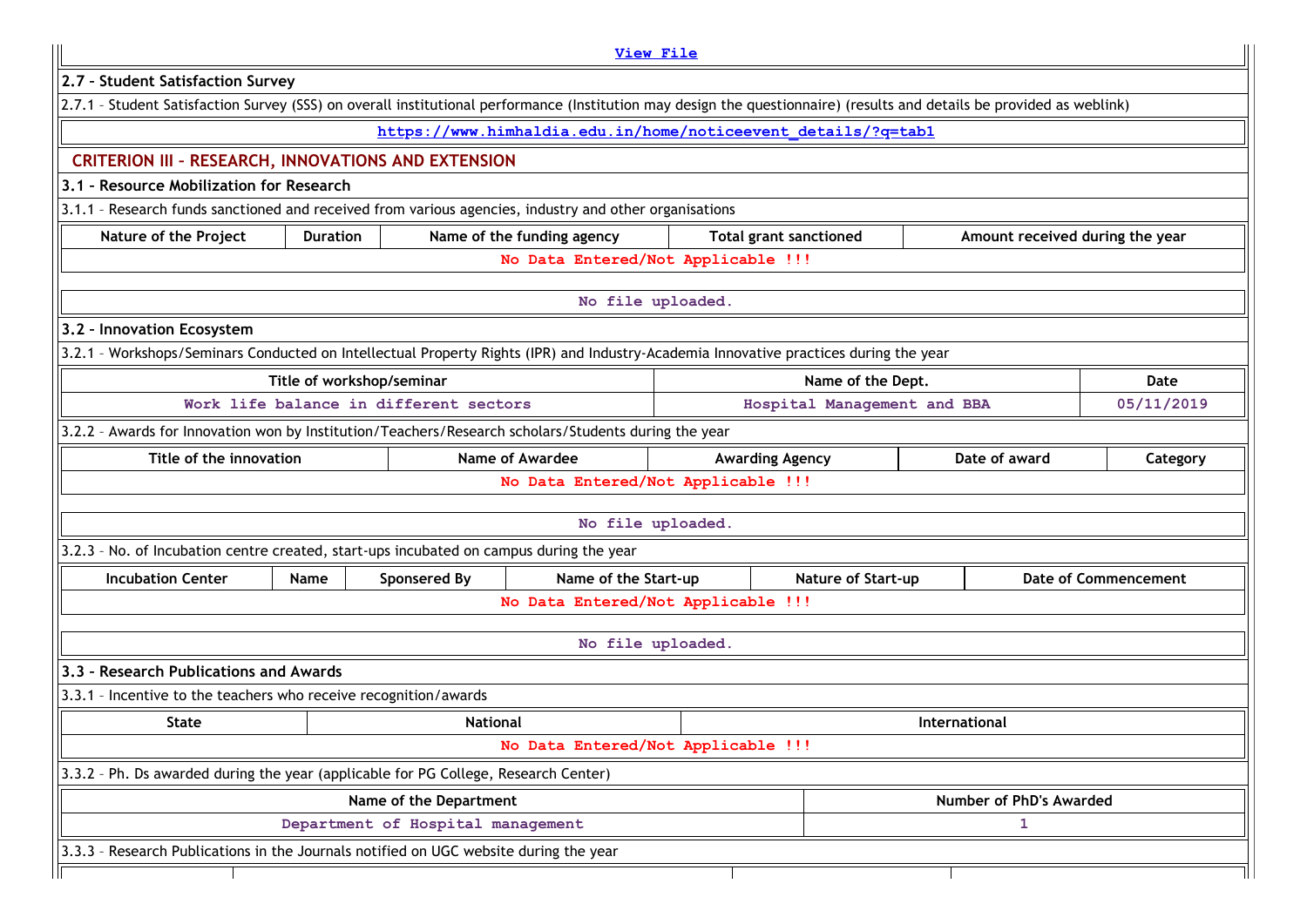| <b>Type</b>                                                                                                                                                                                                                                      |         |                                         | <b>Department</b>                                                                                    |       |                                    | <b>Number of Publication</b>                                                                                                                                              |                 |  | Average Impact Factor (if any)                     |       |
|--------------------------------------------------------------------------------------------------------------------------------------------------------------------------------------------------------------------------------------------------|---------|-----------------------------------------|------------------------------------------------------------------------------------------------------|-------|------------------------------------|---------------------------------------------------------------------------------------------------------------------------------------------------------------------------|-----------------|--|----------------------------------------------------|-------|
| International                                                                                                                                                                                                                                    |         |                                         | 5                                                                                                    |       |                                    | 5.76                                                                                                                                                                      |                 |  |                                                    |       |
| International                                                                                                                                                                                                                                    |         | Department of Pharmaceutical management |                                                                                                      | 3     |                                    |                                                                                                                                                                           | 4.3             |  |                                                    |       |
| International                                                                                                                                                                                                                                    |         |                                         | Department of General Management                                                                     |       |                                    | 5                                                                                                                                                                         |                 |  | 5.97                                               |       |
| International                                                                                                                                                                                                                                    |         |                                         | Department of IT                                                                                     |       |                                    | 9                                                                                                                                                                         |                 |  | 6.23                                               |       |
|                                                                                                                                                                                                                                                  |         |                                         |                                                                                                      |       |                                    |                                                                                                                                                                           |                 |  |                                                    |       |
|                                                                                                                                                                                                                                                  |         |                                         |                                                                                                      |       | <b>View File</b>                   |                                                                                                                                                                           |                 |  |                                                    |       |
|                                                                                                                                                                                                                                                  |         |                                         |                                                                                                      |       |                                    | 3.3.4 - Books and Chapters in edited Volumes / Books published, and papers in National/International Conference Proceedings per Teacher during the year                   |                 |  |                                                    |       |
| <b>Number of Publication</b><br>Department                                                                                                                                                                                                       |         |                                         |                                                                                                      |       |                                    |                                                                                                                                                                           |                 |  |                                                    |       |
| Hospital Management<br>1                                                                                                                                                                                                                         |         |                                         |                                                                                                      |       |                                    |                                                                                                                                                                           |                 |  |                                                    |       |
|                                                                                                                                                                                                                                                  |         |                                         |                                                                                                      |       | View File                          |                                                                                                                                                                           |                 |  |                                                    |       |
|                                                                                                                                                                                                                                                  |         |                                         |                                                                                                      |       |                                    |                                                                                                                                                                           |                 |  |                                                    |       |
|                                                                                                                                                                                                                                                  |         |                                         |                                                                                                      |       |                                    | 3.3.5 - Bibliometrics of the publications during the last Academic year based on average citation index in Scopus/ Web of Science or PubMed/ Indian Citation Index        |                 |  |                                                    |       |
| Title of<br>Institutional affiliation as mentioned in the<br>Title of the<br>Name of<br>Year of<br><b>Citation</b><br>Number of citations excluding self<br>Index<br><b>Author</b><br>publication<br>publication<br>citation<br>Paper<br>journal |         |                                         |                                                                                                      |       |                                    |                                                                                                                                                                           |                 |  |                                                    |       |
| No Data Entered/Not Applicable !!!                                                                                                                                                                                                               |         |                                         |                                                                                                      |       |                                    |                                                                                                                                                                           |                 |  |                                                    |       |
|                                                                                                                                                                                                                                                  |         |                                         |                                                                                                      |       |                                    |                                                                                                                                                                           |                 |  |                                                    |       |
|                                                                                                                                                                                                                                                  |         |                                         |                                                                                                      |       | No file uploaded.                  |                                                                                                                                                                           |                 |  |                                                    |       |
|                                                                                                                                                                                                                                                  |         |                                         | 3.3.6 - h-Index of the Institutional Publications during the year. (based on Scopus/ Web of science) |       |                                    |                                                                                                                                                                           |                 |  |                                                    |       |
| Title of the                                                                                                                                                                                                                                     | Name of | Title of                                | Year of                                                                                              | h-    |                                    | Number of citations excluding self                                                                                                                                        |                 |  | Institutional affiliation as mentioned in the      |       |
| Paper                                                                                                                                                                                                                                            | Author  | journal                                 | publication                                                                                          | index | No Data Entered/Not Applicable !!! | citation                                                                                                                                                                  |                 |  | publication                                        |       |
|                                                                                                                                                                                                                                                  |         |                                         |                                                                                                      |       |                                    |                                                                                                                                                                           |                 |  |                                                    |       |
|                                                                                                                                                                                                                                                  |         |                                         |                                                                                                      |       | <b>View File</b>                   |                                                                                                                                                                           |                 |  |                                                    |       |
|                                                                                                                                                                                                                                                  |         |                                         | 3.3.7 - Faculty participation in Seminars/Conferences and Symposia during the year :                 |       |                                    |                                                                                                                                                                           |                 |  |                                                    |       |
|                                                                                                                                                                                                                                                  |         | <b>Number of Faculty</b>                |                                                                                                      |       |                                    | International                                                                                                                                                             | <b>National</b> |  | <b>State</b>                                       | Local |
|                                                                                                                                                                                                                                                  |         | Attended/Seminars/Workshops             |                                                                                                      |       |                                    | 52                                                                                                                                                                        | Nill            |  | Nill                                               | Nill  |
|                                                                                                                                                                                                                                                  |         | Presented papers                        |                                                                                                      |       |                                    | 18                                                                                                                                                                        | Nill            |  | Nill                                               | Nill  |
|                                                                                                                                                                                                                                                  |         | Resource persons                        |                                                                                                      |       |                                    | 1                                                                                                                                                                         | Nill            |  | Nill                                               | Nill  |
|                                                                                                                                                                                                                                                  |         |                                         |                                                                                                      |       |                                    |                                                                                                                                                                           |                 |  |                                                    |       |
|                                                                                                                                                                                                                                                  |         |                                         |                                                                                                      |       | <b>View File</b>                   |                                                                                                                                                                           |                 |  |                                                    |       |
| 3.4 - Extension Activities                                                                                                                                                                                                                       |         |                                         |                                                                                                      |       |                                    |                                                                                                                                                                           |                 |  |                                                    |       |
| Red Cross (YRC) etc., during the year                                                                                                                                                                                                            |         |                                         |                                                                                                      |       |                                    | 3.4.1 - Number of extension and outreach programmes conducted in collaboration with industry, community and Non- Government Organisations through NSS/NCC/Red cross/Youth |                 |  |                                                    |       |
|                                                                                                                                                                                                                                                  |         |                                         | Title of the activities   Organising unit/agency/ collaborating agency                               |       |                                    | Number of teachers participated in such activities                                                                                                                        |                 |  | Number of students participated in such activities |       |
|                                                                                                                                                                                                                                                  |         |                                         |                                                                                                      |       |                                    |                                                                                                                                                                           |                 |  |                                                    |       |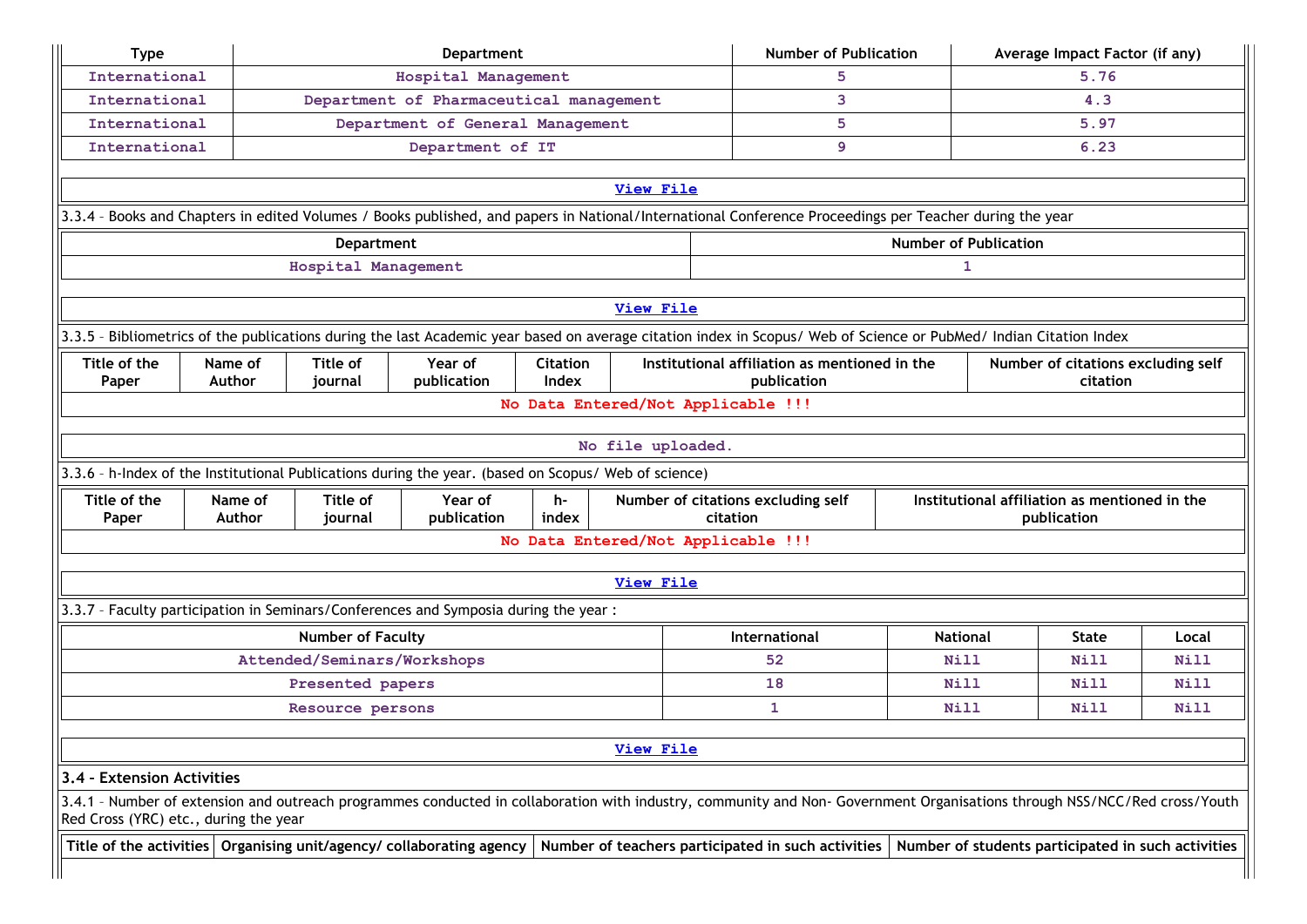|                                                                                                                                                                                                                 |                                                                                                                              |  |                   | No Data Entered/Not Applicable !!!                                                               |  |                             |                                                        |                 |  |  |
|-----------------------------------------------------------------------------------------------------------------------------------------------------------------------------------------------------------------|------------------------------------------------------------------------------------------------------------------------------|--|-------------------|--------------------------------------------------------------------------------------------------|--|-----------------------------|--------------------------------------------------------|-----------------|--|--|
|                                                                                                                                                                                                                 | No file uploaded.                                                                                                            |  |                   |                                                                                                  |  |                             |                                                        |                 |  |  |
|                                                                                                                                                                                                                 | 3.4.2 - Awards and recognition received for extension activities from Government and other recognized bodies during the year |  |                   |                                                                                                  |  |                             |                                                        |                 |  |  |
| Number of students Benefited<br>Award/Recognition<br>Name of the activity<br><b>Awarding Bodies</b>                                                                                                             |                                                                                                                              |  |                   |                                                                                                  |  |                             |                                                        |                 |  |  |
|                                                                                                                                                                                                                 |                                                                                                                              |  |                   | No Data Entered/Not Applicable !!!                                                               |  |                             |                                                        |                 |  |  |
|                                                                                                                                                                                                                 |                                                                                                                              |  | No file uploaded. |                                                                                                  |  |                             |                                                        |                 |  |  |
| 3.4.3 - Students participating in extension activities with Government Organisations, Non-Government Organisations and programmes such as Swachh Bharat, Aids Awareness,<br>Gender Issue, etc. during the year  |                                                                                                                              |  |                   |                                                                                                  |  |                             |                                                        |                 |  |  |
| Name of the<br>Number of students participated in such<br>Organising unit/Agency/collaborating<br>Number of teachers participated in such<br>Name of the scheme<br>activity<br>activites<br>activites<br>agency |                                                                                                                              |  |                   |                                                                                                  |  |                             |                                                        |                 |  |  |
| All India Essay<br><b>Essay</b><br>Shri Ram Chandra mission<br>156<br>1<br>Competition<br>Competition                                                                                                           |                                                                                                                              |  |                   |                                                                                                  |  |                             |                                                        |                 |  |  |
| <b>View File</b>                                                                                                                                                                                                |                                                                                                                              |  |                   |                                                                                                  |  |                             |                                                        |                 |  |  |
| 3.5 - Collaborations                                                                                                                                                                                            |                                                                                                                              |  |                   |                                                                                                  |  |                             |                                                        |                 |  |  |
| 3.5.1 - Number of Collaborative activities for research, faculty exchange, student exchange during the year                                                                                                     |                                                                                                                              |  |                   |                                                                                                  |  |                             |                                                        |                 |  |  |
| Nature of activity                                                                                                                                                                                              |                                                                                                                              |  | Participant       |                                                                                                  |  | Source of financial support |                                                        | <b>Duration</b> |  |  |
| University of Mysore                                                                                                                                                                                            |                                                                                                                              |  |                   | Dr. Sourav Gangopadhyay, Jayeeta Majumder                                                        |  | Self                        |                                                        | 1095            |  |  |
| Lincoln University College                                                                                                                                                                                      |                                                                                                                              |  |                   | Somsukla Maity, Vijayalakshmi Pandit                                                             |  | Self                        |                                                        | 180             |  |  |
| NIT Kurukshetra                                                                                                                                                                                                 |                                                                                                                              |  | In process        |                                                                                                  |  | Self                        |                                                        | 1825            |  |  |
|                                                                                                                                                                                                                 |                                                                                                                              |  | <b>View File</b>  |                                                                                                  |  |                             |                                                        |                 |  |  |
| 3.5.2 - Linkages with institutions/industries for internship, on-the- job training, project work, sharing of research facilities etc. during the year                                                           |                                                                                                                              |  |                   |                                                                                                  |  |                             |                                                        |                 |  |  |
| Nature of linkage                                                                                                                                                                                               | Title of the linkage                                                                                                         |  |                   | Name of the partnering institution/ industry /research lab with contact details                  |  | <b>Duration From</b>        | <b>Duration To</b>                                     | Participant     |  |  |
|                                                                                                                                                                                                                 |                                                                                                                              |  |                   | No Data Entered/Not Applicable !!!                                                               |  |                             |                                                        |                 |  |  |
|                                                                                                                                                                                                                 |                                                                                                                              |  | <b>View File</b>  |                                                                                                  |  |                             |                                                        |                 |  |  |
| 3.5.3 - MoUs signed with institutions of national, international importance, other universities, industries, corporate houses etc. during the year                                                              |                                                                                                                              |  |                   |                                                                                                  |  |                             |                                                        |                 |  |  |
| Organisation                                                                                                                                                                                                    | Date of MoU<br>signed                                                                                                        |  |                   | <b>Purpose/Activities</b>                                                                        |  |                             | Number of students/teachers<br>participated under MoUs |                 |  |  |
| University of Neples<br>Federico II                                                                                                                                                                             | 30/11/2019                                                                                                                   |  |                   | . Faculty development Programme . Faculty exchange program .<br>Research and Development program |  |                             | 1                                                      |                 |  |  |
| <b>View File</b>                                                                                                                                                                                                |                                                                                                                              |  |                   |                                                                                                  |  |                             |                                                        |                 |  |  |
|                                                                                                                                                                                                                 |                                                                                                                              |  |                   |                                                                                                  |  |                             |                                                        |                 |  |  |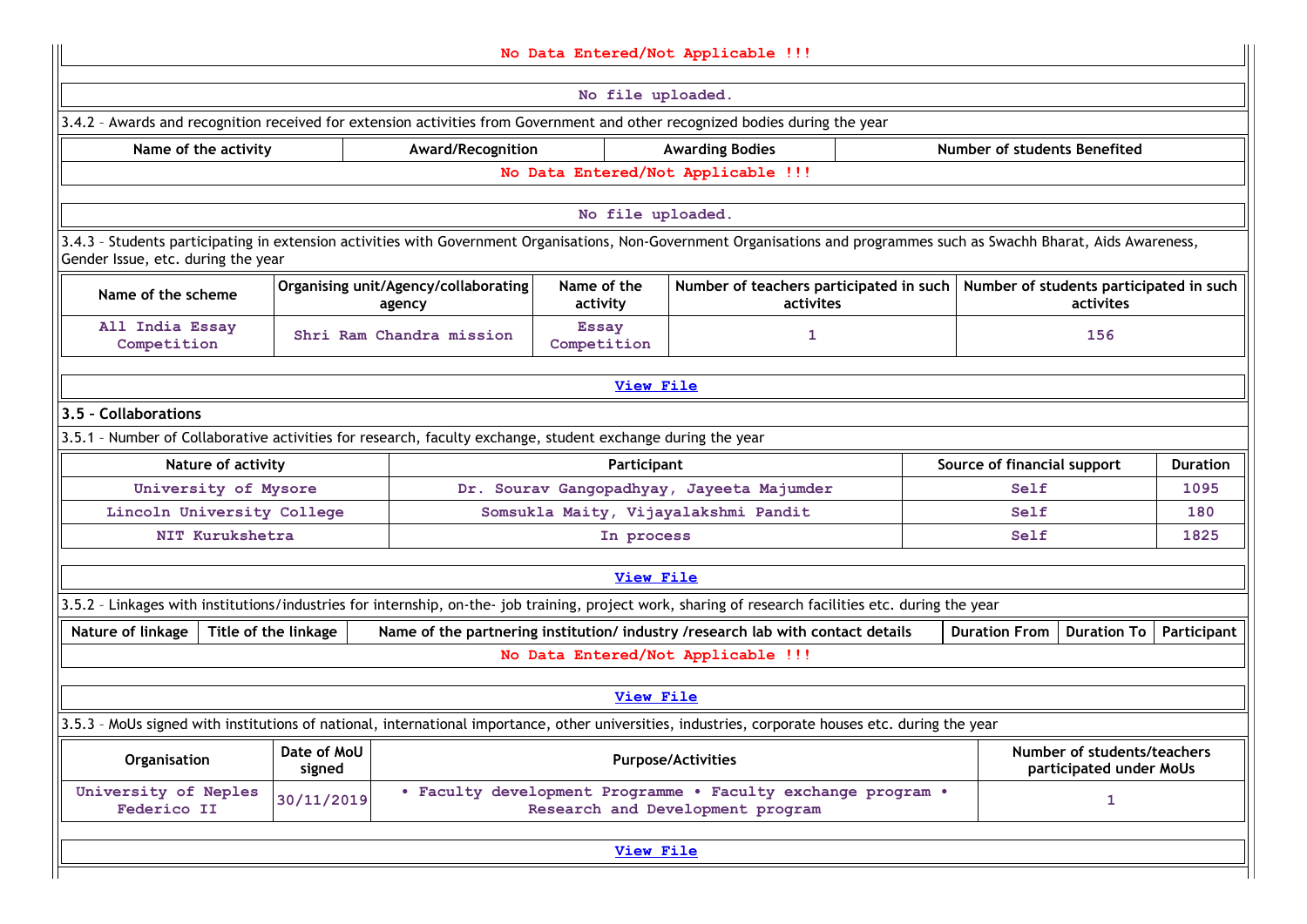| 4.1 - Physical Facilities                                                                                                                                                                                                                            |                                                                 |                                          |     |                                                |                             |                                |  |
|------------------------------------------------------------------------------------------------------------------------------------------------------------------------------------------------------------------------------------------------------|-----------------------------------------------------------------|------------------------------------------|-----|------------------------------------------------|-----------------------------|--------------------------------|--|
| 4.1.1 - Budget allocation, excluding salary for infrastructure augmentation during the year                                                                                                                                                          |                                                                 |                                          |     |                                                |                             |                                |  |
| Budget allocated for infrastructure augmentation                                                                                                                                                                                                     |                                                                 |                                          |     | Budget utilized for infrastructure development |                             |                                |  |
| 2000000                                                                                                                                                                                                                                              |                                                                 |                                          |     | 1450000                                        |                             |                                |  |
| 4.1.2 - Details of augmentation in infrastructure facilities during the year                                                                                                                                                                         |                                                                 |                                          |     |                                                |                             |                                |  |
|                                                                                                                                                                                                                                                      | <b>Facilities</b>                                               |                                          |     |                                                |                             | <b>Existing or Newly Added</b> |  |
|                                                                                                                                                                                                                                                      | Classrooms with Wi-Fi OR LAN                                    |                                          |     |                                                |                             | Existing                       |  |
| Number of important equipments purchased (Greater than 1-0 lakh) during the current year                                                                                                                                                             |                                                                 |                                          |     |                                                |                             | Existing                       |  |
|                                                                                                                                                                                                                                                      | Value of the equipment purchased during the year (rs. in lakhs) |                                          |     |                                                |                             | Existing                       |  |
|                                                                                                                                                                                                                                                      | Video Centre                                                    |                                          |     |                                                |                             | Existing                       |  |
|                                                                                                                                                                                                                                                      | Seminar halls with ICT facilities                               |                                          |     |                                                |                             | Existing                       |  |
|                                                                                                                                                                                                                                                      | Classrooms with LCD facilities                                  |                                          |     |                                                |                             | Existing                       |  |
|                                                                                                                                                                                                                                                      | Laboratories                                                    |                                          |     |                                                |                             | Existing                       |  |
| Seminar Halls<br>Existing                                                                                                                                                                                                                            |                                                                 |                                          |     |                                                |                             |                                |  |
| Existing<br>Campus Area                                                                                                                                                                                                                              |                                                                 |                                          |     |                                                |                             |                                |  |
|                                                                                                                                                                                                                                                      | Class rooms                                                     |                                          |     |                                                |                             | Existing                       |  |
|                                                                                                                                                                                                                                                      |                                                                 | <b>View File</b>                         |     |                                                |                             |                                |  |
| 4.2 - Library as a Learning Resource                                                                                                                                                                                                                 |                                                                 |                                          |     |                                                |                             |                                |  |
| 4.2.1 - Library is automated {Integrated Library Management System (ILMS)}                                                                                                                                                                           |                                                                 |                                          |     |                                                |                             |                                |  |
| Name of the ILMS software                                                                                                                                                                                                                            |                                                                 | Nature of automation (fully or patially) |     | <b>Version</b>                                 |                             | Year of automation             |  |
|                                                                                                                                                                                                                                                      |                                                                 | No Data Entered/Not Applicable !!!       |     |                                                |                             |                                |  |
| 4.2.2 - Library Services                                                                                                                                                                                                                             |                                                                 |                                          |     |                                                |                             |                                |  |
| <b>Library Service Type</b>                                                                                                                                                                                                                          |                                                                 | <b>Existing</b>                          |     | <b>Newly Added</b>                             |                             | <b>Total</b>                   |  |
| <b>Text Books</b>                                                                                                                                                                                                                                    | 1715                                                            | 4416                                     | 75  | 1037                                           | 1790                        | 5453                           |  |
| <b>Reference Books</b>                                                                                                                                                                                                                               | 200                                                             | 200                                      | 30  | 30                                             | 230                         | 230                            |  |
| e-Books                                                                                                                                                                                                                                              | 340                                                             | 340                                      | 610 | 610                                            | 950                         | 950                            |  |
| Journals                                                                                                                                                                                                                                             | 35                                                              | 645                                      | 5   | 25                                             | 40                          | 670                            |  |
|                                                                                                                                                                                                                                                      |                                                                 | <b>View File</b>                         |     |                                                |                             |                                |  |
| 4.2.3 - E-content developed by teachers such as: e-PG- Pathshala, CEC (under e-PG- Pathshala CEC (Under Graduate) SWAYAM other MOOCs platform NPTEL/NMEICT/any other<br>Government initiatives & institutional (Learning Management System (LMS) etc |                                                                 |                                          |     |                                                |                             |                                |  |
| Name of the Module<br>Name of the Teacher                                                                                                                                                                                                            |                                                                 | Platform on which module is developed    |     |                                                | Date of launching e-content |                                |  |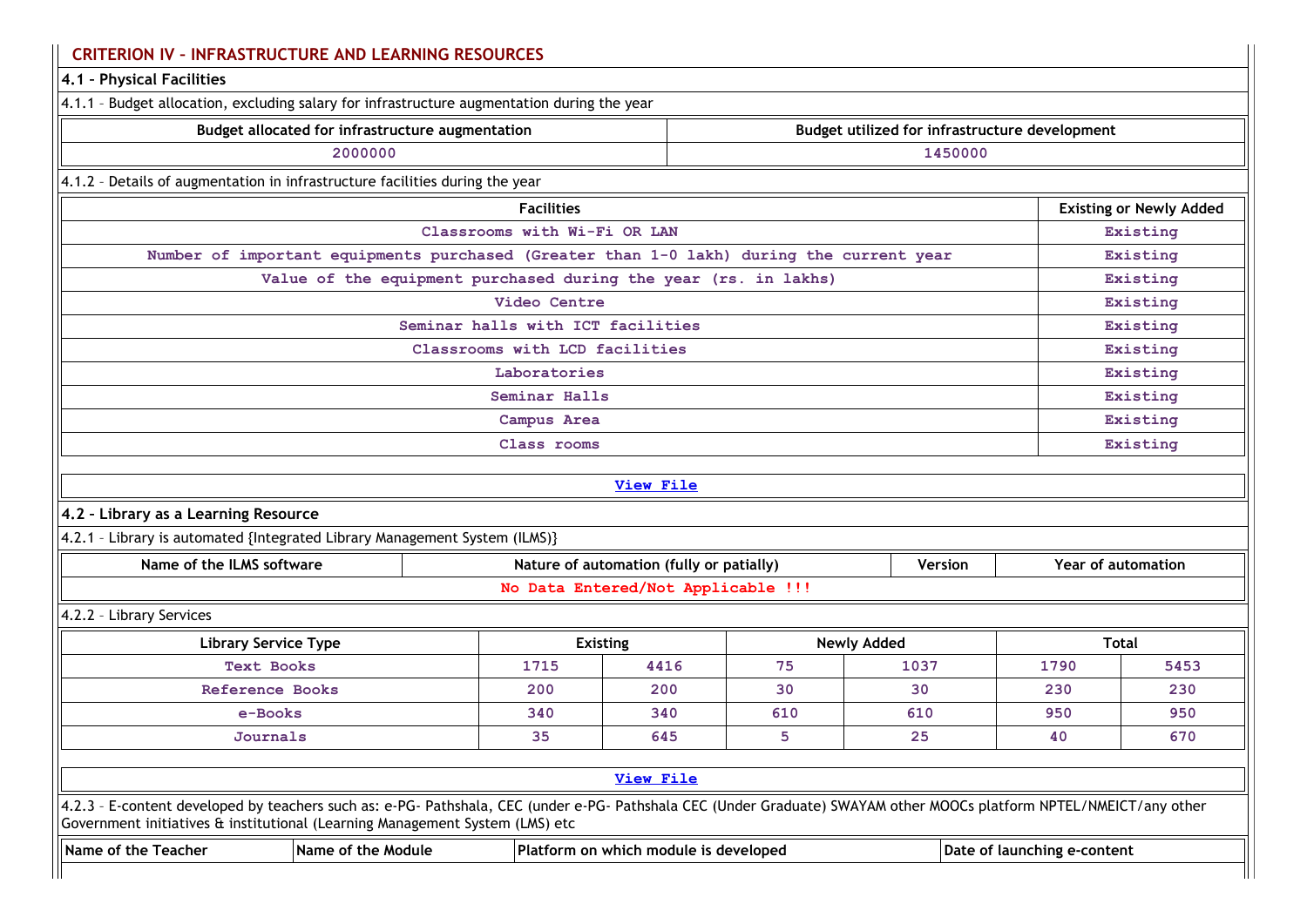|                         |                                                                                                 |                     |              |                                                 | No Data Entered/Not Applicable !!!                                                                                                                                                                                                                                                                                                                                                                                                                                                                                                                                                                                                                                                                                                                                                                                                                               |                      |                    |                                                                        |                         |               |
|-------------------------|-------------------------------------------------------------------------------------------------|---------------------|--------------|-------------------------------------------------|------------------------------------------------------------------------------------------------------------------------------------------------------------------------------------------------------------------------------------------------------------------------------------------------------------------------------------------------------------------------------------------------------------------------------------------------------------------------------------------------------------------------------------------------------------------------------------------------------------------------------------------------------------------------------------------------------------------------------------------------------------------------------------------------------------------------------------------------------------------|----------------------|--------------------|------------------------------------------------------------------------|-------------------------|---------------|
|                         | No file uploaded.                                                                               |                     |              |                                                 |                                                                                                                                                                                                                                                                                                                                                                                                                                                                                                                                                                                                                                                                                                                                                                                                                                                                  |                      |                    |                                                                        |                         |               |
| 4.3 - IT Infrastructure |                                                                                                 |                     |              |                                                 |                                                                                                                                                                                                                                                                                                                                                                                                                                                                                                                                                                                                                                                                                                                                                                                                                                                                  |                      |                    |                                                                        |                         |               |
|                         | 4.3.1 - Technology Upgradation (overall)                                                        |                     |              |                                                 |                                                                                                                                                                                                                                                                                                                                                                                                                                                                                                                                                                                                                                                                                                                                                                                                                                                                  |                      |                    |                                                                        |                         |               |
| <b>Type</b>             | <b>Total Computers</b>                                                                          | <b>Computer Lab</b> | Internet     | <b>Browsing centers</b>                         | <b>Computer Centers</b>                                                                                                                                                                                                                                                                                                                                                                                                                                                                                                                                                                                                                                                                                                                                                                                                                                          | <b>Office</b>        | <b>Departments</b> | <b>Available Bandwidth (MBPS/GBPS)</b>                                 |                         | <b>Others</b> |
| Existing                | 140                                                                                             | $\overline{2}$      | 140          | $\overline{2}$                                  | $\overline{2}$                                                                                                                                                                                                                                                                                                                                                                                                                                                                                                                                                                                                                                                                                                                                                                                                                                                   | 6                    | 5                  |                                                                        | 40                      | $\mathbf{0}$  |
| Added                   | 25                                                                                              | $\mathbf{0}$        | $\mathbf{0}$ | $\mathbf{0}$                                    | $\mathbf{0}$                                                                                                                                                                                                                                                                                                                                                                                                                                                                                                                                                                                                                                                                                                                                                                                                                                                     | $\mathbf{0}$         | $\mathbf{0}$       |                                                                        | $\mathbf{0}$            | $\mathbf{0}$  |
| Total                   | $\overline{2}$<br>$\overline{2}$<br>$\overline{2}$<br>6<br>5<br>165<br>140<br>40<br>$\mathbf 0$ |                     |              |                                                 |                                                                                                                                                                                                                                                                                                                                                                                                                                                                                                                                                                                                                                                                                                                                                                                                                                                                  |                      |                    |                                                                        |                         |               |
|                         | 4.3.2 - Bandwidth available of internet connection in the Institution (Leased line)             |                     |              |                                                 |                                                                                                                                                                                                                                                                                                                                                                                                                                                                                                                                                                                                                                                                                                                                                                                                                                                                  |                      |                    |                                                                        |                         |               |
|                         |                                                                                                 |                     |              |                                                 | 40 MBPS/ GBPS                                                                                                                                                                                                                                                                                                                                                                                                                                                                                                                                                                                                                                                                                                                                                                                                                                                    |                      |                    |                                                                        |                         |               |
|                         | 4.3.3 - Facility for e-content                                                                  |                     |              |                                                 |                                                                                                                                                                                                                                                                                                                                                                                                                                                                                                                                                                                                                                                                                                                                                                                                                                                                  |                      |                    |                                                                        |                         |               |
|                         | Name of the e-content development facility                                                      |                     |              |                                                 |                                                                                                                                                                                                                                                                                                                                                                                                                                                                                                                                                                                                                                                                                                                                                                                                                                                                  |                      |                    | Provide the link of the videos and media centre and recording facility |                         |               |
|                         |                                                                                                 |                     |              |                                                 | No Data Entered/Not Applicable !!!                                                                                                                                                                                                                                                                                                                                                                                                                                                                                                                                                                                                                                                                                                                                                                                                                               |                      |                    |                                                                        |                         |               |
|                         | 4.4 - Maintenance of Campus Infrastructure                                                      |                     |              |                                                 |                                                                                                                                                                                                                                                                                                                                                                                                                                                                                                                                                                                                                                                                                                                                                                                                                                                                  |                      |                    |                                                                        |                         |               |
|                         |                                                                                                 |                     |              |                                                 | 4.4.1 - Expenditure incurred on maintenance of physical facilities and academic support facilities, excluding salary component, during the year                                                                                                                                                                                                                                                                                                                                                                                                                                                                                                                                                                                                                                                                                                                  |                      |                    |                                                                        |                         |               |
|                         | Assigned Budget on academic                                                                     |                     |              | Expenditure incurred on maintenance of academic | Assigned budget on physical                                                                                                                                                                                                                                                                                                                                                                                                                                                                                                                                                                                                                                                                                                                                                                                                                                      |                      |                    | Expenditure incurredon maintenance of physical                         |                         |               |
|                         | facilities<br>500000                                                                            |                     |              | facilities<br>470000                            |                                                                                                                                                                                                                                                                                                                                                                                                                                                                                                                                                                                                                                                                                                                                                                                                                                                                  | facilities<br>200000 |                    |                                                                        | facilites<br>200000     |               |
|                         |                                                                                                 |                     |              |                                                 |                                                                                                                                                                                                                                                                                                                                                                                                                                                                                                                                                                                                                                                                                                                                                                                                                                                                  |                      |                    |                                                                        |                         |               |
|                         | 500 words) (information to be available in institutional Website, provide link)                 |                     |              |                                                 | 4.4.2 - Procedures and policies for maintaining and utilizing physical, academic and support facilities - laboratory, library, sports complex, computers, classrooms etc. (maximum                                                                                                                                                                                                                                                                                                                                                                                                                                                                                                                                                                                                                                                                               |                      |                    |                                                                        |                         |               |
|                         |                                                                                                 |                     |              |                                                 | The governing body of the institute lays down policy parameters and procedures for the adequate maintenance of academic and<br>support facilities such as, classrooms, laboratory, library and sports complex. The laboratory, library and sports committees<br>hold regular meetings with the members of the Internal Quality Assurance Cell (IQSC) and the minutes of the meeting are duly<br>forwarded to the Director of the institute. The annual budget is chalked out in the finance committee meeting presided over by<br>the Director of the institute. Internal expenses, with regard to academic and support functions, are determined internally in<br>collaboration with the finance committee. In sync with this, the laboratory, library and sports committees formally propose<br>their expenditure plans to the finance committee for approval. |                      |                    |                                                                        |                         |               |
|                         |                                                                                                 |                     |              |                                                 | https://www.himhaldia.edu.in/backend/notice_image/smallthmb_3268431583495842Proceduresandpoliciesformaintainingandutilizingphysical.pdf                                                                                                                                                                                                                                                                                                                                                                                                                                                                                                                                                                                                                                                                                                                          |                      |                    |                                                                        |                         |               |
|                         | <b>CRITERION V - STUDENT SUPPORT AND PROGRESSION</b>                                            |                     |              |                                                 |                                                                                                                                                                                                                                                                                                                                                                                                                                                                                                                                                                                                                                                                                                                                                                                                                                                                  |                      |                    |                                                                        |                         |               |
| 5.1 - Student Support   |                                                                                                 |                     |              |                                                 |                                                                                                                                                                                                                                                                                                                                                                                                                                                                                                                                                                                                                                                                                                                                                                                                                                                                  |                      |                    |                                                                        |                         |               |
|                         | 5.1.1 - Scholarships and Financial Support                                                      |                     |              |                                                 |                                                                                                                                                                                                                                                                                                                                                                                                                                                                                                                                                                                                                                                                                                                                                                                                                                                                  |                      |                    |                                                                        |                         |               |
|                         |                                                                                                 |                     |              |                                                 | Name/Title of the scheme                                                                                                                                                                                                                                                                                                                                                                                                                                                                                                                                                                                                                                                                                                                                                                                                                                         |                      |                    | Number of students                                                     | <b>Amount in Rupees</b> |               |
|                         |                                                                                                 |                     |              |                                                 |                                                                                                                                                                                                                                                                                                                                                                                                                                                                                                                                                                                                                                                                                                                                                                                                                                                                  |                      |                    |                                                                        |                         |               |
|                         | Financial Support from institution                                                              |                     |              |                                                 | Learning For All                                                                                                                                                                                                                                                                                                                                                                                                                                                                                                                                                                                                                                                                                                                                                                                                                                                 |                      |                    | 90                                                                     | 873322                  |               |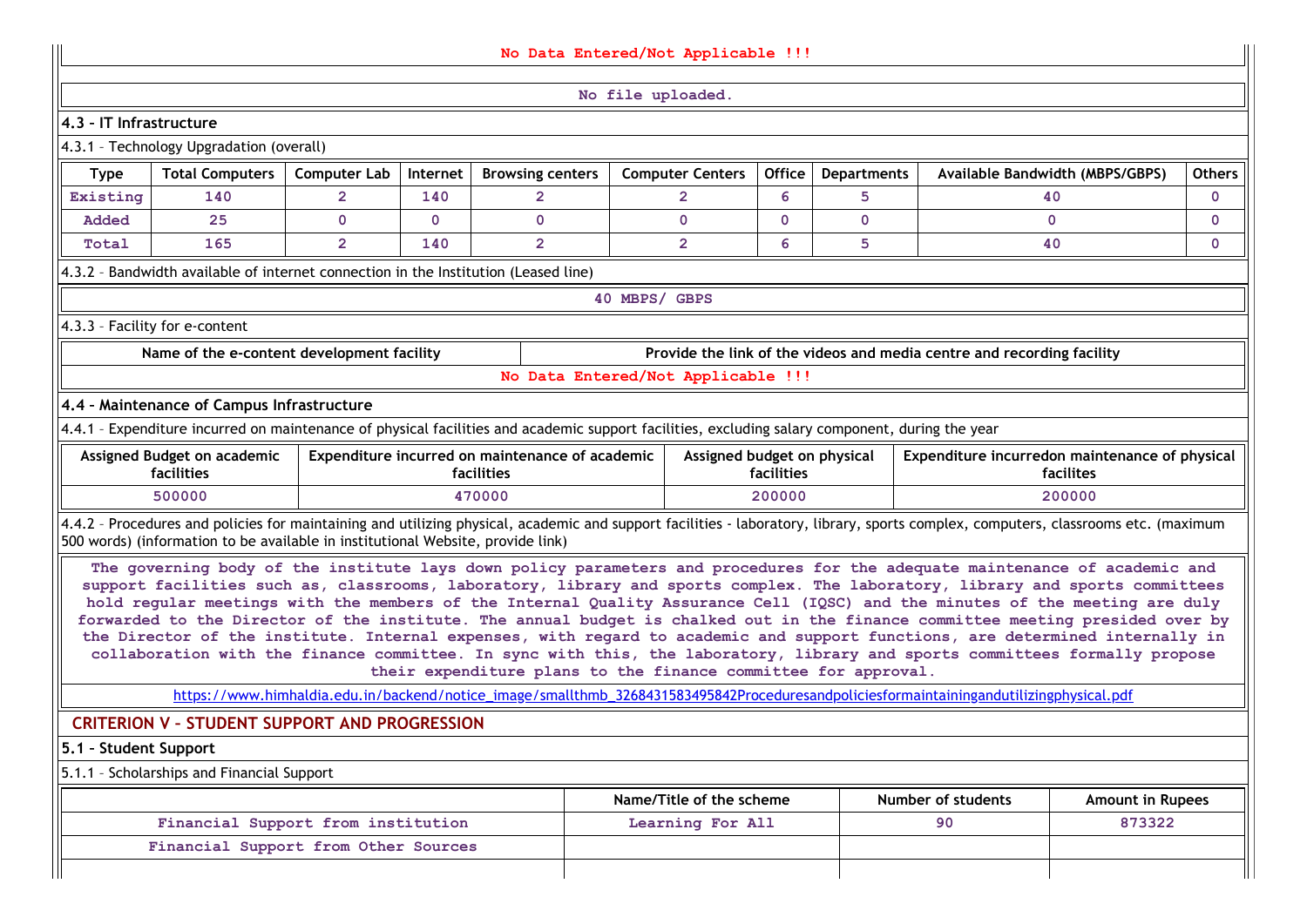|                                                                                                                                                                                                                        |                                                                                                                                       | a) National                               |                          |                                | Kanyashree Minority          |                       |          |                                  | 20  |                                                                                                                                                                              | 500000 |                                     |
|------------------------------------------------------------------------------------------------------------------------------------------------------------------------------------------------------------------------|---------------------------------------------------------------------------------------------------------------------------------------|-------------------------------------------|--------------------------|--------------------------------|------------------------------|-----------------------|----------|----------------------------------|-----|------------------------------------------------------------------------------------------------------------------------------------------------------------------------------|--------|-------------------------------------|
|                                                                                                                                                                                                                        |                                                                                                                                       | b) International                          |                          |                                |                              | $\mathbf 0$           |          |                                  |     | <b>Nill</b>                                                                                                                                                                  |        | $\mathbf{0}$                        |
|                                                                                                                                                                                                                        |                                                                                                                                       |                                           |                          |                                |                              |                       |          |                                  |     |                                                                                                                                                                              |        |                                     |
|                                                                                                                                                                                                                        |                                                                                                                                       |                                           |                          |                                |                              | <b>View File</b>      |          |                                  |     |                                                                                                                                                                              |        |                                     |
|                                                                                                                                                                                                                        | Counselling and Mentoring etc.,                                                                                                       |                                           |                          |                                |                              |                       |          |                                  |     | 5.1.2 - Number of capability enhancement and development schemes such as Soft skill development, Remedial coaching, Language lab, Bridge courses, Yoga, Meditation, Personal |        |                                     |
|                                                                                                                                                                                                                        |                                                                                                                                       | Name of the capability enhancement scheme |                          |                                |                              | Date of implemetation |          |                                  |     | Number of students enrolled                                                                                                                                                  |        | Agencies involved                   |
|                                                                                                                                                                                                                        | Remedial classes<br>11/02/2019<br>152<br><b>NA</b>                                                                                    |                                           |                          |                                |                              |                       |          |                                  |     |                                                                                                                                                                              |        |                                     |
|                                                                                                                                                                                                                        |                                                                                                                                       | High Skill Development Class              |                          |                                |                              | 18/03/2019            |          |                                  | 122 |                                                                                                                                                                              |        | <b>NA</b>                           |
|                                                                                                                                                                                                                        |                                                                                                                                       | Language lab                              |                          |                                |                              | 01/08/2019            |          |                                  | 145 |                                                                                                                                                                              |        | <b>NA</b>                           |
|                                                                                                                                                                                                                        |                                                                                                                                       | Personal counselling and Mentoring        |                          |                                |                              | 02/09/2019            |          |                                  | 194 |                                                                                                                                                                              |        | <b>NA</b>                           |
|                                                                                                                                                                                                                        |                                                                                                                                       |                                           |                          |                                |                              |                       |          |                                  |     |                                                                                                                                                                              |        |                                     |
|                                                                                                                                                                                                                        |                                                                                                                                       |                                           |                          |                                |                              | View File             |          |                                  |     |                                                                                                                                                                              |        |                                     |
|                                                                                                                                                                                                                        | 5.1.3 - Students benefited by guidance for competitive examinations and career counselling offered by the institution during the year |                                           |                          |                                |                              |                       |          |                                  |     |                                                                                                                                                                              |        |                                     |
| Number of benefited students<br>Number of benefited students by<br>Number of students who have<br>Year<br>Name of the scheme<br>for competitive examination<br>career counseling activities<br>passedin the comp. exam |                                                                                                                                       |                                           |                          |                                |                              |                       |          | Number of<br>studentsp<br>placed |     |                                                                                                                                                                              |        |                                     |
| 2019                                                                                                                                                                                                                   | <b>CAREER</b><br>COMMON ENTRANCE TEST /<br>COUNSELING AND GROOMING WORKSHOP                                                           |                                           |                          |                                |                              |                       |          | 90                               |     | 159                                                                                                                                                                          |        | 72                                  |
|                                                                                                                                                                                                                        |                                                                                                                                       |                                           |                          |                                |                              | <b>View File</b>      |          |                                  |     |                                                                                                                                                                              |        |                                     |
|                                                                                                                                                                                                                        |                                                                                                                                       |                                           |                          |                                |                              |                       |          |                                  |     | 5.1.4 - Institutional mechanism for transparency, timely redressal of student grievances, Prevention of sexual harassment and ragging cases during the year                  |        |                                     |
|                                                                                                                                                                                                                        | Total grievances received                                                                                                             |                                           |                          | Number of grievances redressed |                              |                       |          |                                  |     | Avg. number of days for grievance redressal                                                                                                                                  |        |                                     |
|                                                                                                                                                                                                                        | <b>Nill</b>                                                                                                                           |                                           |                          | Nill                           |                              |                       |          |                                  |     | Nill                                                                                                                                                                         |        |                                     |
|                                                                                                                                                                                                                        | 5.2 - Student Progression                                                                                                             |                                           |                          |                                |                              |                       |          |                                  |     |                                                                                                                                                                              |        |                                     |
|                                                                                                                                                                                                                        | 5.2.1 - Details of campus placement during the year                                                                                   |                                           |                          |                                |                              |                       |          |                                  |     |                                                                                                                                                                              |        |                                     |
|                                                                                                                                                                                                                        |                                                                                                                                       | On campus                                 |                          |                                |                              |                       |          |                                  |     | Off campus                                                                                                                                                                   |        |                                     |
|                                                                                                                                                                                                                        | <b>Nameof organizations</b><br>visited                                                                                                | <b>Number of students</b><br>participated |                          | Number of stduents<br>placed   |                              |                       |          | Nameof organizations visited     |     | <b>Number of students</b><br>participated                                                                                                                                    |        | <b>Number of stduents</b><br>placed |
| HDFC Bank<br>21<br><b>Nill</b>                                                                                                                                                                                         |                                                                                                                                       |                                           |                          |                                |                              |                       | Hospital | Sharanya Multi speciality        |     | 2                                                                                                                                                                            |        | 2                                   |
|                                                                                                                                                                                                                        |                                                                                                                                       |                                           |                          |                                |                              | <b>View File</b>      |          |                                  |     |                                                                                                                                                                              |        |                                     |
|                                                                                                                                                                                                                        | 5.2.2 - Student progression to higher education in percentage during the year                                                         |                                           |                          |                                |                              |                       |          |                                  |     |                                                                                                                                                                              |        |                                     |
| Year                                                                                                                                                                                                                   | Number of students<br>enrolling into higher<br>education                                                                              |                                           | Programme graduated from |                                | Depratment<br>graduated from |                       |          | Name of institution joined       |     | Name of programme admitted to                                                                                                                                                |        |                                     |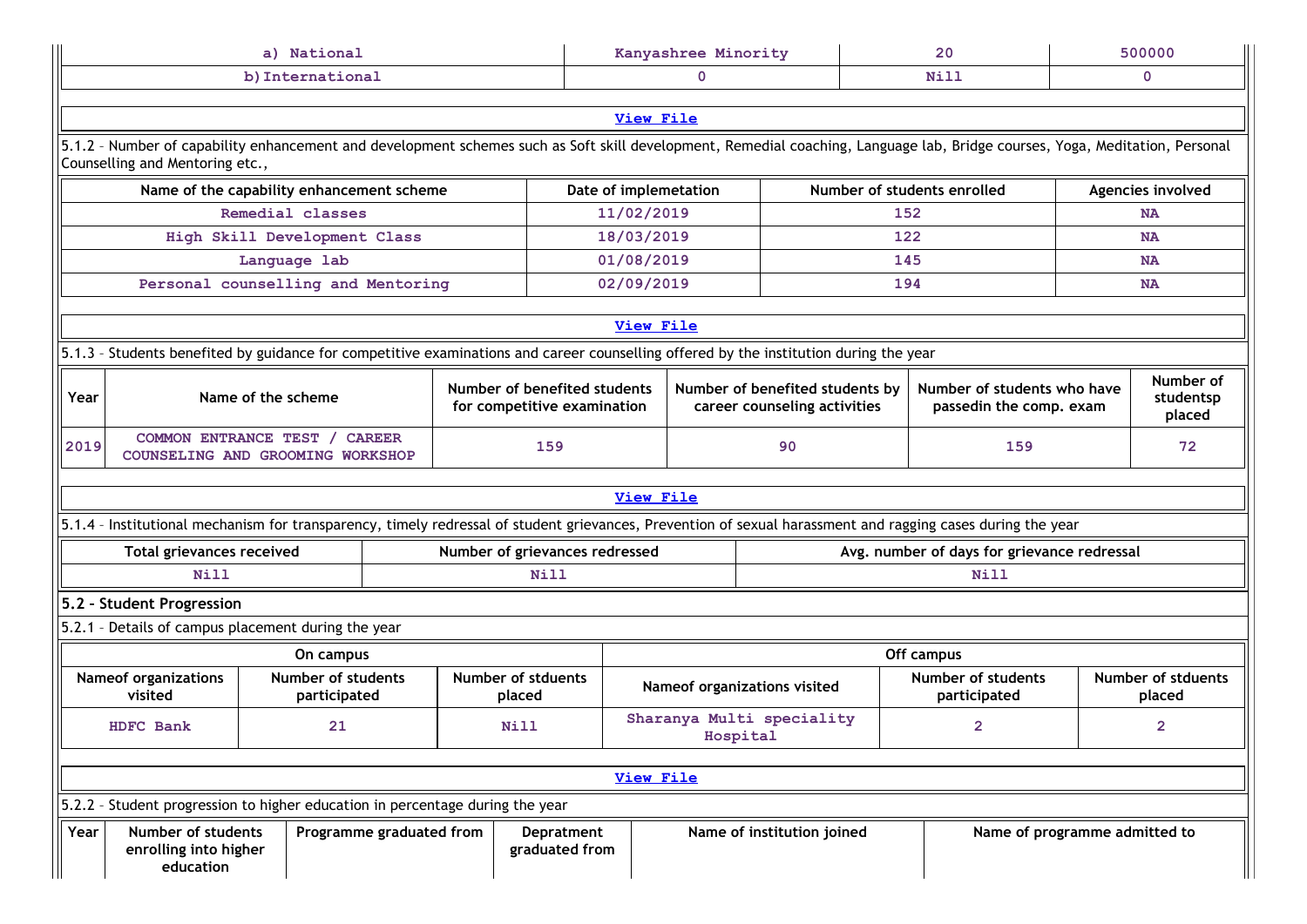| 2019 | 22                                                                                                                                                                                                                                                                                                                                                                                                                                                                                                                                                                                                                                                                                                                                                                                                                                                                                                                                                                                                                                                                       | HOSPITAL MANAGEMENT,<br><b>MANAGEMENT</b><br>HALDIA INSTITUTE OF TECHNOLOGY, MASTER IN HOSPITAL ADMINISTRATION,<br><b>BUSINESS</b><br><b>STUDIES</b><br>MASTER IN BUSINESS ADMINISTRATION<br>HALDIA INSTITUTE OF MANAGEMENT<br><b>ADMINISTRATION</b><br><b>DEPARTMENT</b> |                                                                                                                                                                             |                                    |                     |                                         |  |                   |                     |  |  |
|------|--------------------------------------------------------------------------------------------------------------------------------------------------------------------------------------------------------------------------------------------------------------------------------------------------------------------------------------------------------------------------------------------------------------------------------------------------------------------------------------------------------------------------------------------------------------------------------------------------------------------------------------------------------------------------------------------------------------------------------------------------------------------------------------------------------------------------------------------------------------------------------------------------------------------------------------------------------------------------------------------------------------------------------------------------------------------------|---------------------------------------------------------------------------------------------------------------------------------------------------------------------------------------------------------------------------------------------------------------------------|-----------------------------------------------------------------------------------------------------------------------------------------------------------------------------|------------------------------------|---------------------|-----------------------------------------|--|-------------------|---------------------|--|--|
|      |                                                                                                                                                                                                                                                                                                                                                                                                                                                                                                                                                                                                                                                                                                                                                                                                                                                                                                                                                                                                                                                                          |                                                                                                                                                                                                                                                                           |                                                                                                                                                                             |                                    |                     |                                         |  |                   |                     |  |  |
|      | <b>View File</b>                                                                                                                                                                                                                                                                                                                                                                                                                                                                                                                                                                                                                                                                                                                                                                                                                                                                                                                                                                                                                                                         |                                                                                                                                                                                                                                                                           |                                                                                                                                                                             |                                    |                     |                                         |  |                   |                     |  |  |
|      | 5.2.3 - Students qualifying in state/ national/ international level examinations during the year (eg:NET/SET/SLET/GATE/GMAT/CAT/GRE/TOFEL/Civil Services/State Government<br>Services)                                                                                                                                                                                                                                                                                                                                                                                                                                                                                                                                                                                                                                                                                                                                                                                                                                                                                   |                                                                                                                                                                                                                                                                           |                                                                                                                                                                             |                                    |                     |                                         |  |                   |                     |  |  |
|      | <b>Items</b>                                                                                                                                                                                                                                                                                                                                                                                                                                                                                                                                                                                                                                                                                                                                                                                                                                                                                                                                                                                                                                                             |                                                                                                                                                                                                                                                                           |                                                                                                                                                                             |                                    |                     | Number of students selected/ qualifying |  |                   |                     |  |  |
|      | No Data Entered/Not Applicable !!!                                                                                                                                                                                                                                                                                                                                                                                                                                                                                                                                                                                                                                                                                                                                                                                                                                                                                                                                                                                                                                       |                                                                                                                                                                                                                                                                           |                                                                                                                                                                             |                                    |                     |                                         |  |                   |                     |  |  |
|      | No file uploaded.                                                                                                                                                                                                                                                                                                                                                                                                                                                                                                                                                                                                                                                                                                                                                                                                                                                                                                                                                                                                                                                        |                                                                                                                                                                                                                                                                           |                                                                                                                                                                             |                                    |                     |                                         |  |                   |                     |  |  |
|      |                                                                                                                                                                                                                                                                                                                                                                                                                                                                                                                                                                                                                                                                                                                                                                                                                                                                                                                                                                                                                                                                          |                                                                                                                                                                                                                                                                           | 5.2.4 - Sports and cultural activities / competitions organised at the institution level during the year                                                                    |                                    |                     |                                         |  |                   |                     |  |  |
|      | <b>Number of Participants</b><br>Activity<br>Level                                                                                                                                                                                                                                                                                                                                                                                                                                                                                                                                                                                                                                                                                                                                                                                                                                                                                                                                                                                                                       |                                                                                                                                                                                                                                                                           |                                                                                                                                                                             |                                    |                     |                                         |  |                   |                     |  |  |
|      |                                                                                                                                                                                                                                                                                                                                                                                                                                                                                                                                                                                                                                                                                                                                                                                                                                                                                                                                                                                                                                                                          | Cricket Tournament                                                                                                                                                                                                                                                        |                                                                                                                                                                             |                                    | Institutional level |                                         |  | 78                |                     |  |  |
|      |                                                                                                                                                                                                                                                                                                                                                                                                                                                                                                                                                                                                                                                                                                                                                                                                                                                                                                                                                                                                                                                                          | Football                                                                                                                                                                                                                                                                  |                                                                                                                                                                             |                                    | Institutional level |                                         |  | 68                |                     |  |  |
|      |                                                                                                                                                                                                                                                                                                                                                                                                                                                                                                                                                                                                                                                                                                                                                                                                                                                                                                                                                                                                                                                                          | <b>Badminton</b>                                                                                                                                                                                                                                                          |                                                                                                                                                                             |                                    | Institutional level |                                         |  | 66                |                     |  |  |
|      |                                                                                                                                                                                                                                                                                                                                                                                                                                                                                                                                                                                                                                                                                                                                                                                                                                                                                                                                                                                                                                                                          | 4X50mt relay race                                                                                                                                                                                                                                                         |                                                                                                                                                                             |                                    | Institutional level |                                         |  | 15                |                     |  |  |
|      |                                                                                                                                                                                                                                                                                                                                                                                                                                                                                                                                                                                                                                                                                                                                                                                                                                                                                                                                                                                                                                                                          | 100mt run                                                                                                                                                                                                                                                                 |                                                                                                                                                                             |                                    | Institutional level |                                         |  | 15                |                     |  |  |
|      |                                                                                                                                                                                                                                                                                                                                                                                                                                                                                                                                                                                                                                                                                                                                                                                                                                                                                                                                                                                                                                                                          | Tug of war                                                                                                                                                                                                                                                                |                                                                                                                                                                             |                                    | Institutional level |                                         |  | 122               |                     |  |  |
|      |                                                                                                                                                                                                                                                                                                                                                                                                                                                                                                                                                                                                                                                                                                                                                                                                                                                                                                                                                                                                                                                                          |                                                                                                                                                                                                                                                                           |                                                                                                                                                                             |                                    | View File           |                                         |  |                   |                     |  |  |
|      | 5.3 - Student Participation and Activities                                                                                                                                                                                                                                                                                                                                                                                                                                                                                                                                                                                                                                                                                                                                                                                                                                                                                                                                                                                                                               |                                                                                                                                                                                                                                                                           |                                                                                                                                                                             |                                    |                     |                                         |  |                   |                     |  |  |
|      |                                                                                                                                                                                                                                                                                                                                                                                                                                                                                                                                                                                                                                                                                                                                                                                                                                                                                                                                                                                                                                                                          |                                                                                                                                                                                                                                                                           | 5.3.1 - Number of awards/medals for outstanding performance in sports/cultural activities at national/international level (award for a team event should be counted as one) |                                    |                     |                                         |  |                   |                     |  |  |
| Year | Name of the award/medal                                                                                                                                                                                                                                                                                                                                                                                                                                                                                                                                                                                                                                                                                                                                                                                                                                                                                                                                                                                                                                                  |                                                                                                                                                                                                                                                                           | National/Internaional                                                                                                                                                       | Number of awards for Sports        |                     | Number of awards for Cultural           |  | Student ID number | Name of the student |  |  |
|      |                                                                                                                                                                                                                                                                                                                                                                                                                                                                                                                                                                                                                                                                                                                                                                                                                                                                                                                                                                                                                                                                          |                                                                                                                                                                                                                                                                           |                                                                                                                                                                             | No Data Entered/Not Applicable !!! |                     |                                         |  |                   |                     |  |  |
|      |                                                                                                                                                                                                                                                                                                                                                                                                                                                                                                                                                                                                                                                                                                                                                                                                                                                                                                                                                                                                                                                                          |                                                                                                                                                                                                                                                                           |                                                                                                                                                                             |                                    |                     |                                         |  |                   |                     |  |  |
|      | No file uploaded.                                                                                                                                                                                                                                                                                                                                                                                                                                                                                                                                                                                                                                                                                                                                                                                                                                                                                                                                                                                                                                                        |                                                                                                                                                                                                                                                                           |                                                                                                                                                                             |                                    |                     |                                         |  |                   |                     |  |  |
|      | 5.3.2 - Activity of Student Council & representation of students on academic & administrative bodies/committees of the institution (maximum 500 words)                                                                                                                                                                                                                                                                                                                                                                                                                                                                                                                                                                                                                                                                                                                                                                                                                                                                                                                   |                                                                                                                                                                                                                                                                           |                                                                                                                                                                             |                                    |                     |                                         |  |                   |                     |  |  |
|      | . Four students from each class are elected as class representative. . Two are boys and two are girls. . Class representative<br>are responsible to make every communication with the all the subject teacher and the head of the Department. . Class<br>representative are responsible to deliver problem faced by their class mate. . Class monitor takes active role in student<br>teacher meeting for various activities arraigned by the college authority. . Class representative are elected from student on<br>rotational basis. Every semester the HOD elects new class monitor. . The HOD of the department calls weekly meeting with the<br>class monitor. . Every co curricular activities are helped by the class mentor and they will ensure every student in the class<br>is engaged in the activities. . The information regarding the extra classes, remedial classes and the special classes are given<br>by the class representative. The HOD informed the class representative about the extra classes, remedial classes and the special<br>classes. |                                                                                                                                                                                                                                                                           |                                                                                                                                                                             |                                    |                     |                                         |  |                   |                     |  |  |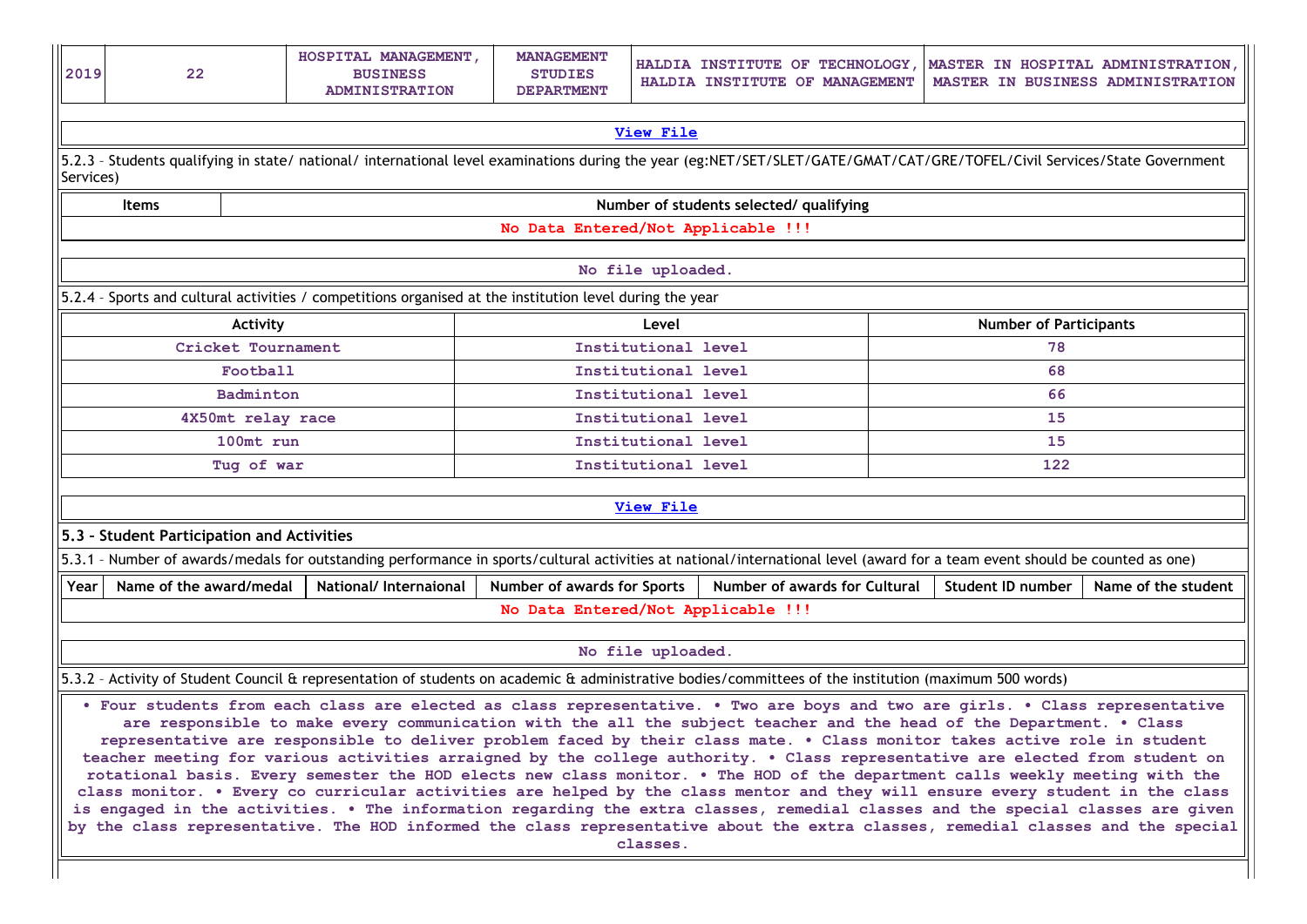#### 5.4 – Alumni Engagement

5.4.1 – Whether the institution has registered Alumni Association?

#### Yes

The Institute has a registered Alumni Association. The mission of Alumni Relations is to inform, engage and inspire alumni to stay connected to their alma mater, support its vision and contribute to its success. The prima facie objective of the Alumni Association is to create an effective platform of interaction with and contribution to the alumni, teachers, and students and to the Institute as a whole. Objectives: 1. To maintain an up-to-date and comprehensive database of HIM alumni. 2. To identify and promote alumni success and achievements to advance the credibility and reputation of the Institute. 3. To maintain, deepen and strengthen and enduring lifelong relationship between alumni and their alma mater through opportunities that promote interaction and engagement with all its stake holders. 4. To maintain an alumni liaison programme that will encourage alumni to identify themselves with the Institute to generate and sustain interest and participation in the Institute to inspire alumni to contribute to the development of the Institute and the promotion of its good name and reputation, locally and internationally. 5. To keep alumni informed and connected through a comprehensive communication and social media programme that inspires commitment to and confidence in the institute. 6. To support an effective advancement programme through collaboration and cooperation with all entities in the advancement of the broader community. Alumni-reunion is a platform that offers an opportunity for the current students to get acquainted with this crisis and enrich themselves with unique perspectives to convert the crisis into an opportunity for growth as individuals and as professionals. It is an important avenue to prepare network with the corporate world, and shape a better future. Under these circumstances, HIM is pleased to rejuvenate its annual alumni meet "PRAKTON 2014" last year at our institute campus on 22/02/2014. On the occasion of the reunion, a huge number of alumni returned to their beloved campus for reunion. The momentous event included introduction of two awards to encourage our current students towards greater heights of success. • Academic Excellence Award • Best Sports' Personality Award

5.4.2 – No. of enrolled Alumni:

29

5.4.3 – Alumni contribution during the year (in Rupees) :

5.4.4 – Meetings/activities organized by Alumni Association :

Yearly 1 meeting

 $\Omega$ 

### CRITERION VI – GOVERNANCE, LEADERSHIP AND MANAGEMENT

6.1 – Institutional Vision and Leadership

6.1.1 – Mention two practices of decentralization and participative management during the last year (maximum 500 words)

In the last few years, different measures have been taken by the Institute to maintain quality environment in order to ensure maximum productivity. Apart from the studies, the Institute also focuses on basic hygiene and try to keep the surroundings clean. It has to be made sure that the students are educated about basic hygiene. This includes measures such as providing ROwater purifier in each floor of the Institute for the students so that they can get purified water. The reason behind this, most of the diseases are waterborne, and because of this, it might contain many microscopic particulates and unknowingly this water is used for drinking purpose. According to World Health Organisation (WHO), improving water and hygiene could prevent most of the diseases which are directly associated with water. Water is an essential necessity without which mankind cannot survive so it is very important that its quality should be ensured. The HIM family has the notion that providing such facilities inside the college premise is not enough but implementation is more important and this objective could be achieved by promoting this to the students with the help of the staff and the faculty members of the Institute. In a place like Haldia, which is referred to as a rural belt, the chances of waterborne diseases are higher as because most of the people are unaware of the fact that water can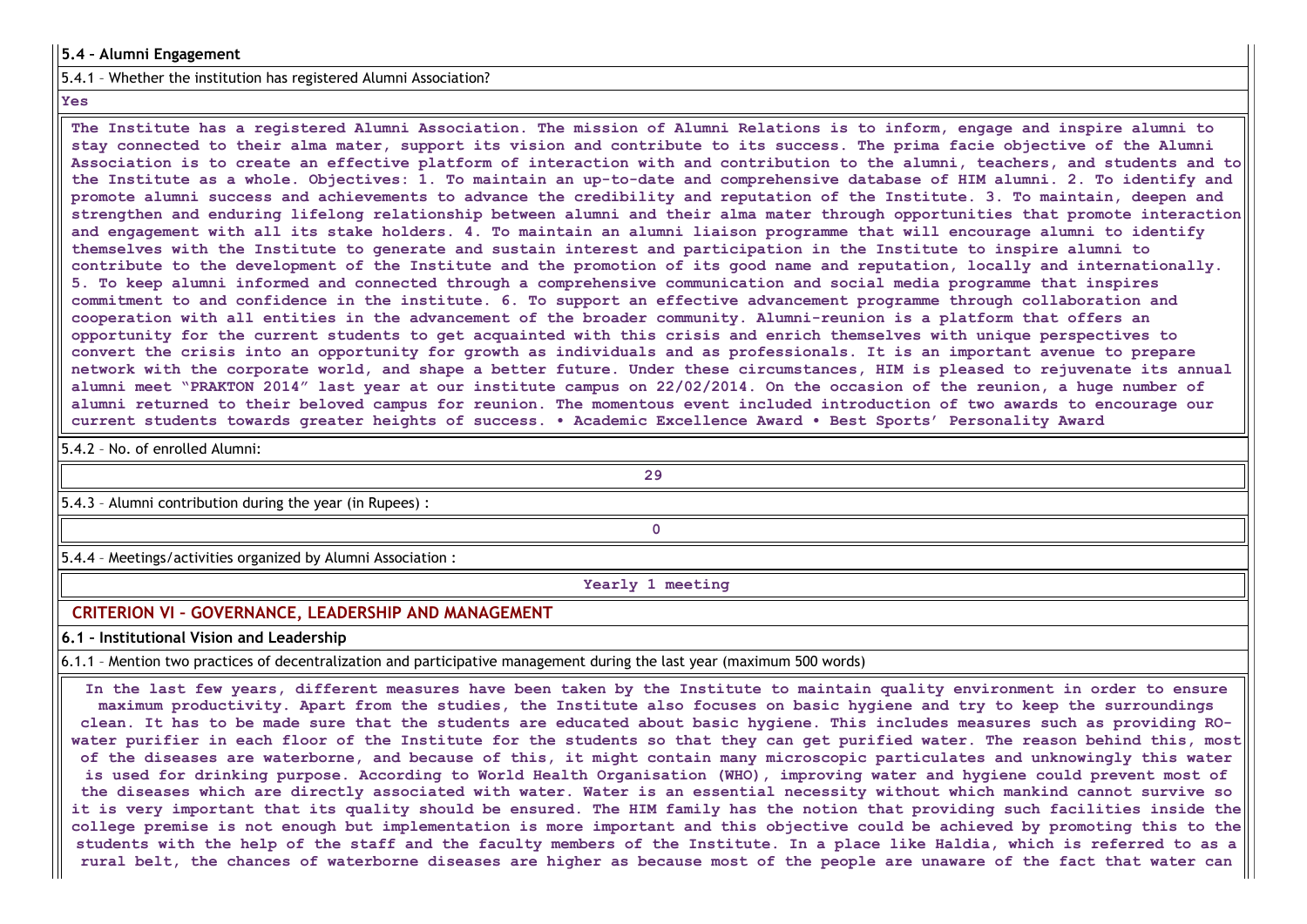also be one of the medium of transmitting diseases. So it has to be made sure that students should also spread awareness in their neighbourhood so that everyone should be equipped to deal with the challenge of overcoming these diseases if and when required. Besides this, another measure which has been taken by the institute is the initiative of providing free sanitary pads to all the girls' students and making sure that they know the importance of using that. Since most of the students are from rural belt, not everyone knows about the sanitary pads, so with the help of faculty members they needs to be educated enough so that they can themselves maintain the menstrual hygiene by using sanitary pads and other necessary supplies. The role of faculty members comes into picture while educating them about menstruation hygiene is making sure that students should feel free to ask any questions regarding this. Faculty members should try to diminish the communication barrier between the students and the teachers. Information regarding food habit and nutrition should also be given to the students. There is no doubt that educating girls brings greater benefits to the society but most of the time girls students do not come to the college due to not easy access of sanitary pads and clean bathrooms to change that makes them stay at home. Keeping girls in school is important to their health and overall development. Various steps have been taken to promote the menstruation hygiene such as poster presentation by the students regarding this topic, attending workshop, perform in one act play on this

6.1.2 – Does the institution have a Management Information System (MIS)?

Partial

6.2 – Strategy Development and Deployment

6.2.1 – Quality improvement strategies adopted by the institution for each of the following (with in 100 words each):

| <b>Strategy Type</b>                           | <b>Details</b>                                                                                                                                                                                                                                                                                                                                                                                                                                                                                                                                                                                                                                                                                                                                   |
|------------------------------------------------|--------------------------------------------------------------------------------------------------------------------------------------------------------------------------------------------------------------------------------------------------------------------------------------------------------------------------------------------------------------------------------------------------------------------------------------------------------------------------------------------------------------------------------------------------------------------------------------------------------------------------------------------------------------------------------------------------------------------------------------------------|
| Admission of<br>Students                       | Admission notification is published in all leading national and regional daily newspapers in English, Bengali<br>and other vernacular languages. Dedicated admission team conduct seminars, awareness programs,<br>workshops/interactive session in various schools and colleges, and also participate in various regional fairs<br>for promotion. The Institute displays various hoardings, flexes and banners in different locations. The<br>institute publishes annual prospectus each and every year. For graduate courses institute conducts an internal<br>entrance examination named as Dr. Mumtaz Ahmed Khan Scholarship and Management Entrance Exam. For post<br>graduation courses the admission process is controlled by MAT, JEMAT. |
| Industry<br>Interaction /<br>Collaboration     | College knows very well the importance of industry exposure. Therefore, it makes every effort for the<br>interaction with the industry through seminars, workshop, internship and research projects. Speakers are invited<br>from industry to address the students and help them to become professional and suitable for the industry. There<br>is a separate department in the college which looks after the interaction with the industry for the interest of<br>the students                                                                                                                                                                                                                                                                  |
| Human Resource<br>Management                   | The UGC norms are strictly followed by the Institute . Institute utilizes their manpower in a very effective<br>manner                                                                                                                                                                                                                                                                                                                                                                                                                                                                                                                                                                                                                           |
| Library, ICT<br>and Physical<br>Infrastructure | As per University Grants Commission and Maulana Abul Kalam Azad University of Technology norms, all the physical<br>facilities are established to have a very good teaching and learning experience making an effective system. The<br>Institute has policy for creation and enhancement of infrastructure depending on the requirements of any change<br>in the curriculum, student admission and introduction of any additional courses. The budget for this requirement<br>is prepared in consultation with HOD, Principal and the Management and subsequently submits to the Board of<br>Instrumentation Governors (BOG) for approval. Once it is approved, the same is implemented with the help of professionals in the<br>concern area.   |
| Research and<br>Development                    | The institute believes that research is the playing a pivotal role in the process of betterment of the students<br>and the faculty. During last five year the institute is looking to get approval to do the project from DST,<br>NMPB, SMPB, AIC etc. the institute has a Research and development cell who are constantly looking to get the<br>project approval from the different area. The institute is encouraging the faculty members to publish paper in                                                                                                                                                                                                                                                                                 |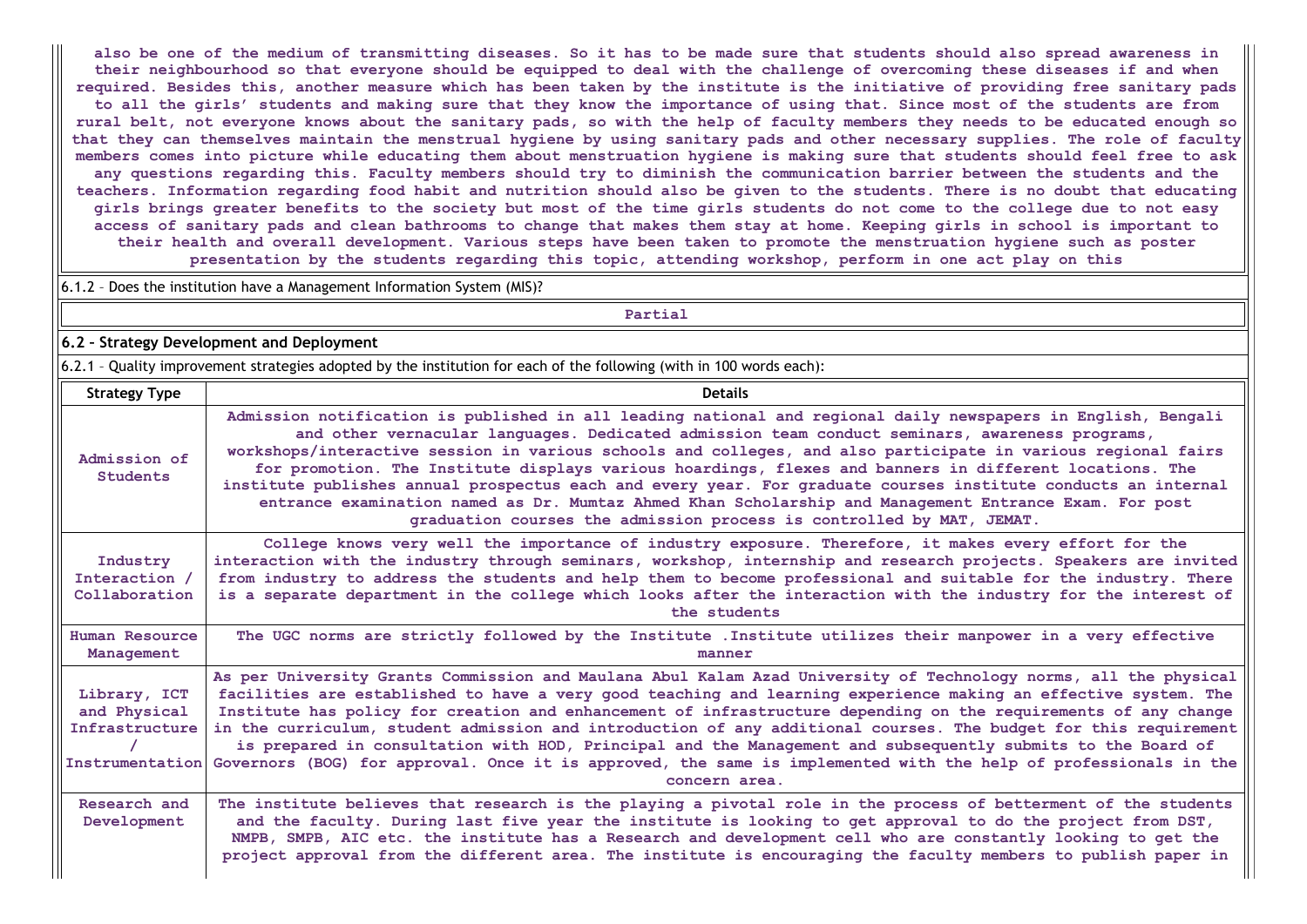|                               | the national and international journal, attain seminar, workshop, FDP in and outside the institute. API scores<br>of the faculty members are calculated and kept for record regularly also the faculty members are encourage to<br>increase their API score on the regular basis and if any faculty member is not improving their API score on the<br>regular basis then the faculty member will be warned. The institute has also applied for NSS, to perform many<br>social activities. The social activities are including world AIDS day, EYE Check up Camp, tree plantation, blood<br>donation camp, environmental awareness program etc.                                                                                                                                                                                                                                                                                                                                                                                                                                                                                                                                                                                                                                                                                                                                                                                                                                                                                                                                                                                                                                                                                                                                                                                                                                                                                                                                                                                                                                                                                                                                                                               |
|-------------------------------|------------------------------------------------------------------------------------------------------------------------------------------------------------------------------------------------------------------------------------------------------------------------------------------------------------------------------------------------------------------------------------------------------------------------------------------------------------------------------------------------------------------------------------------------------------------------------------------------------------------------------------------------------------------------------------------------------------------------------------------------------------------------------------------------------------------------------------------------------------------------------------------------------------------------------------------------------------------------------------------------------------------------------------------------------------------------------------------------------------------------------------------------------------------------------------------------------------------------------------------------------------------------------------------------------------------------------------------------------------------------------------------------------------------------------------------------------------------------------------------------------------------------------------------------------------------------------------------------------------------------------------------------------------------------------------------------------------------------------------------------------------------------------------------------------------------------------------------------------------------------------------------------------------------------------------------------------------------------------------------------------------------------------------------------------------------------------------------------------------------------------------------------------------------------------------------------------------------------------|
| Examination and<br>Evaluation | The examination committee is responsible to conduct the internal examination, practical examination, written<br>examination. Every record is stored and analyzed properly and by that proper decision is taken accordingly. The<br>regulations, curriculum and syllabus of all the programs offered by the Institute are available in the Institute<br>and the affiliated University websites. The requlations contain the details of the evaluation process according<br>to the affiliating University norms. The Officer-In-Charge of the Examination Cell of the Institute prepares<br>Instruction Manual ahead of each Semester Examination as per the guidelines of the Controller of Examination of<br>Maulana Abul Kalam Azad University of Technology (MAKAUT), Kolkata to conduct all the examinations. The time<br>tables for the two class tests in each Semester are prepared by the Examination Controller Office of the<br>Institute in consultation with the Principal, the Registrar and the HODs. Students are also informed well in<br>advance about the schedules. Examination schedules are also displayed on the Institute Notice Boards, Library,<br>Hostel and Institute Website. The question paper formats including the marks distributions are communicated to<br>faculty members through internal Circulars. Full marks of the examination, date, time, seating arrangements, and<br>invigilation duties are notified to the students and faculty members one week before commencement of the<br>Internal and Semester Examinations. The Examination Cell also distributes the answer scripts and question papers<br>to the concerned invigilators immediately before commencement of the examination. After each examination, the<br>papers are collected, and distributed to the concerned faculty members for evaluation. Students' marks are<br>displayed on the Departmental Notice Boards within 10 days of the completion of the examination. The evaluation<br>of Semester Examination papers is carried out by the MAKAUT at a Central Evaluation Facility. Students are<br>encouraged to do skill training courses through MOOCs. This is also included in their internal examination. |
| Teaching and<br>Learning      | The academic council is maintaining smooth process of academic function like Every six months a meeting with<br>HODs is carried out. Regular meeting with each and every faculty member are carried out. Before commencement of<br>the academic year academic calendar is formed Regularly monitor the academic process by surprise visit.<br>Regularly student feedback, guardian feedbacks are collected and analyzed by the academic council. The academic<br>council makes the examination schedule. They are responsible for the every academic infrastructure. The<br>institute is regularly collecting and analyzing the feedback from different part like students, guardians,<br>Alumni. These are carefully scrutinized and proper decisions are taken accordingly.                                                                                                                                                                                                                                                                                                                                                                                                                                                                                                                                                                                                                                                                                                                                                                                                                                                                                                                                                                                                                                                                                                                                                                                                                                                                                                                                                                                                                                                |
| Curriculum<br>Development     | The institute has formed an Academic administration. Within the Academic administration some committees are<br>included such as Academic Council, Examination Cell, Library Committee, Research and Development Cell, Finance<br>Committee, Library Committee, IQAC and other committees which are directly and indirectly related with the<br>academic activities. Initially the academic council call a semester wise meeting where every Head of the<br>departments are present. Different strategies to implement the course curriculum in the upcoming semester are<br>discussed. Academic calendar which is issued by the affiliating University (Maulana Abul Kalam Azad University<br>of Technology) are distributed to each and every HODs. Probable time of internal examination, practical<br>examination and total number of available upcoming class hour are discussed. In the meeting different ways of<br>innovative teaching processes are also discussed. Also different kind of innovative teaching techniques such as<br>presentations, assignments, mini-projects, discussions, workshops, seminars, industrial visits, computer<br>education are also discussed. Each head of the department is also told to distribute the different job to every<br>staff of their department. Firstly the head of the department assigns different subject to different faculty<br>members according to their specialization. The head of the department discussed with every faculty member<br>regarding the plan of teaching and also the HOD divides each syllabus of each subject into different modules<br>according to the available working hour. That division is called lesson plan or the lecture plan. Every teacher                                                                                                                                                                                                                                                                                                                                                                                                                                                                                     |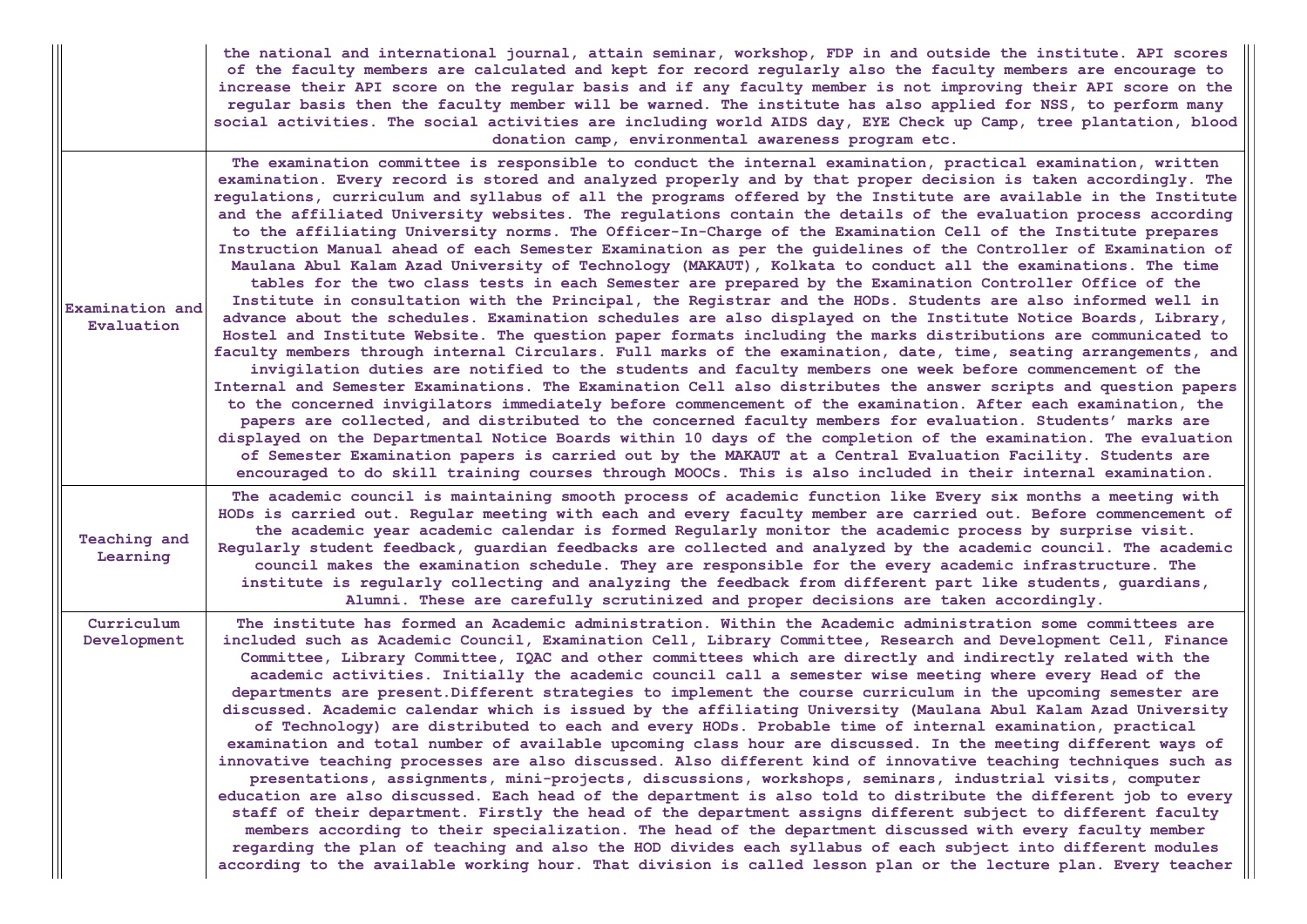is bound to finish the syllabus within time. Each faculty members are told to form and maintain evaluation file for each subject.

 $\vert$  6.2.2 - Implementation of e-governance in areas of operations:

| E-governace area                                                                                                                                                                                                                                              | <b>Details</b>                                                                                                                                                                                                                                                                                                                                                      |  |  |  |  |                                                    |  |  |  |  |
|---------------------------------------------------------------------------------------------------------------------------------------------------------------------------------------------------------------------------------------------------------------|---------------------------------------------------------------------------------------------------------------------------------------------------------------------------------------------------------------------------------------------------------------------------------------------------------------------------------------------------------------------|--|--|--|--|----------------------------------------------------|--|--|--|--|
| Planning and<br>Development                                                                                                                                                                                                                                   | The institute is always keeping record electronically. The minutes of the meeting are prepared by computers.<br>Every information is delivered through Email                                                                                                                                                                                                        |  |  |  |  |                                                    |  |  |  |  |
| Administration                                                                                                                                                                                                                                                | Every academic and administrative activity is recorded in the soft copy. Academic and the non-academic activities<br>are audited on the regular basis and the report is made in the soft copy. The institute is encouraging the<br>paperless work.                                                                                                                  |  |  |  |  |                                                    |  |  |  |  |
| Finance and<br><b>Accounts</b>                                                                                                                                                                                                                                | The institute is on the process of the overall financial online transaction. Financial audit report is stored<br>electronically.                                                                                                                                                                                                                                    |  |  |  |  |                                                    |  |  |  |  |
| Student<br>Admission and<br>Support                                                                                                                                                                                                                           | Every student is encouraged to create their own Email Id as soon as they enter in the college. Every batch of<br>every stream has a common mail ID, every teacher of every subject is always in contact with the batch every class<br>related information is given in the common email. Student can take the admission through online by filling up<br>online form. |  |  |  |  |                                                    |  |  |  |  |
| Examination                                                                                                                                                                                                                                                   | Students and the faculties are informed about the process examination through common mail and the official mail.<br>The duty roster in the examination is informed by the examination department is through the email. Every record<br>of the examination is stored electronically.                                                                                 |  |  |  |  |                                                    |  |  |  |  |
| 6.3 - Faculty Empowerment Strategies                                                                                                                                                                                                                          |                                                                                                                                                                                                                                                                                                                                                                     |  |  |  |  |                                                    |  |  |  |  |
| 6.3.1 - Teachers provided with financial support to attend conferences / workshops and towards membership fee of professional bodies during the year                                                                                                          |                                                                                                                                                                                                                                                                                                                                                                     |  |  |  |  |                                                    |  |  |  |  |
| Name of<br>Year<br><b>Teacher</b>                                                                                                                                                                                                                             | Name of conference/ workshop attended for which financial support<br>Name of the professional body for which membership fee is<br>Amount of<br>provided<br>provided<br>support                                                                                                                                                                                      |  |  |  |  |                                                    |  |  |  |  |
|                                                                                                                                                                                                                                                               | No Data Entered/Not Applicable !!!                                                                                                                                                                                                                                                                                                                                  |  |  |  |  |                                                    |  |  |  |  |
| No file uploaded.                                                                                                                                                                                                                                             |                                                                                                                                                                                                                                                                                                                                                                     |  |  |  |  |                                                    |  |  |  |  |
|                                                                                                                                                                                                                                                               |                                                                                                                                                                                                                                                                                                                                                                     |  |  |  |  |                                                    |  |  |  |  |
|                                                                                                                                                                                                                                                               | 6.3.2 - Number of professional development / administrative training programmes organized by the College for teaching and non teaching staff during the year                                                                                                                                                                                                        |  |  |  |  |                                                    |  |  |  |  |
| Number of<br>Title of the professional development<br>Title of the administrative training programme<br>Year<br>From date<br><b>To Date</b><br>participants<br>programme organised for teaching staff<br>organised for non-teaching staff<br>(Teaching staff) |                                                                                                                                                                                                                                                                                                                                                                     |  |  |  |  | Number of<br>participants (non-<br>teaching staff) |  |  |  |  |
| FDP on Leading Growth: Managing Self<br>FDP on Leading Growth: Managing Self<br>23/07/2019 29/07/2019<br>2019<br>17<br>8<br>Others in This VUCA world<br>Others in This VUCA world                                                                            |                                                                                                                                                                                                                                                                                                                                                                     |  |  |  |  |                                                    |  |  |  |  |
| View File                                                                                                                                                                                                                                                     |                                                                                                                                                                                                                                                                                                                                                                     |  |  |  |  |                                                    |  |  |  |  |
| 6.3.3 - No. of teachers attending professional development programmes, viz., Orientation Programme, Refresher Course, Short Term Course, Faculty Development Programmes<br>during the year                                                                    |                                                                                                                                                                                                                                                                                                                                                                     |  |  |  |  |                                                    |  |  |  |  |
| Number of teachers who attended<br>Title of the professional development programme<br><b>From Date</b><br>To date                                                                                                                                             |                                                                                                                                                                                                                                                                                                                                                                     |  |  |  |  | <b>Duration</b>                                    |  |  |  |  |
|                                                                                                                                                                                                                                                               | 23/07/2019<br>29/07/2019<br>7<br>FDP on Leading Growth: Managing Self Others in This VUCA world<br>17                                                                                                                                                                                                                                                               |  |  |  |  |                                                    |  |  |  |  |
| View File                                                                                                                                                                                                                                                     |                                                                                                                                                                                                                                                                                                                                                                     |  |  |  |  |                                                    |  |  |  |  |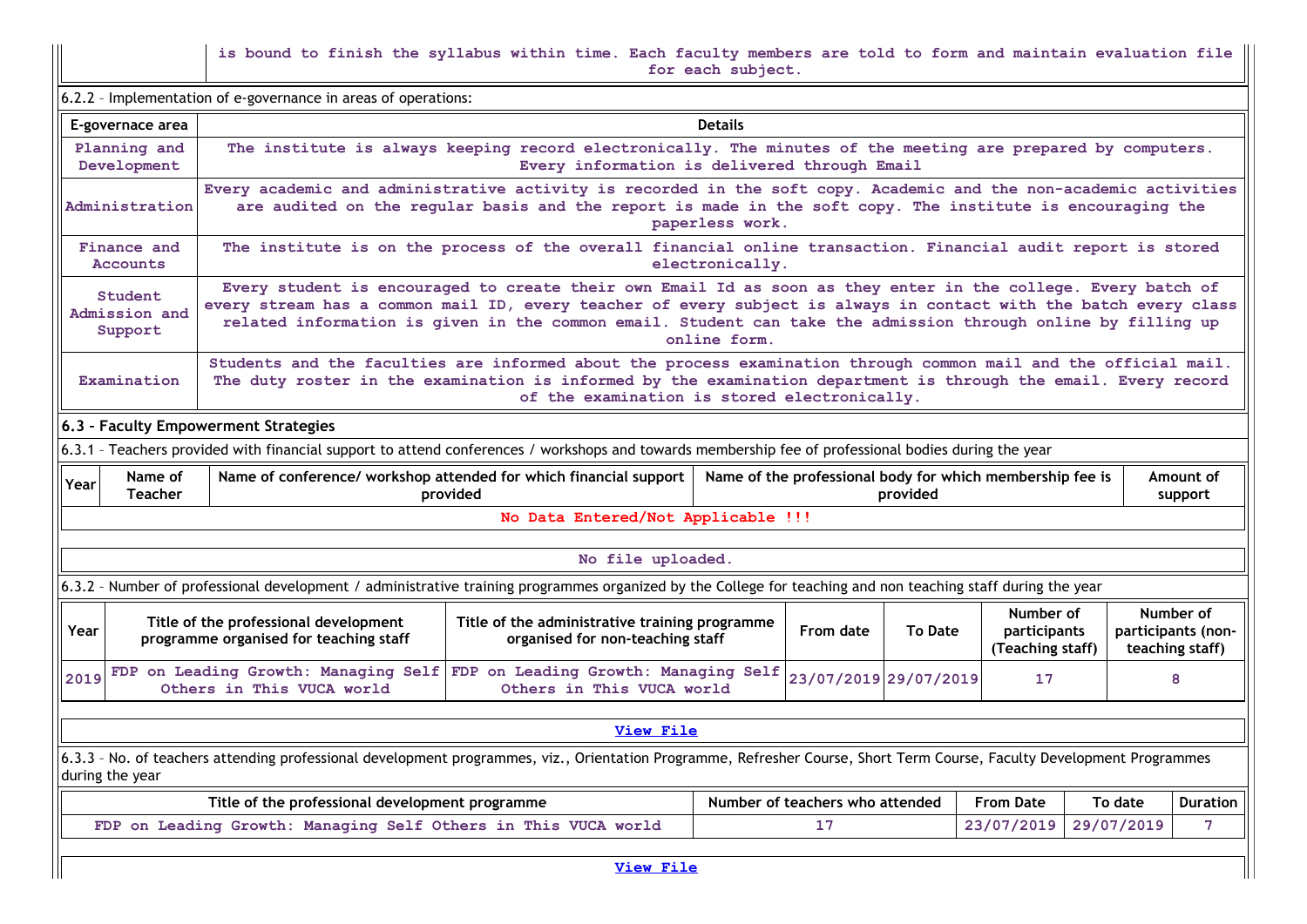| <b>Teaching</b>                                                                                                                                                                                                                                                 |                  |                                                                                                            | Non-teaching |                  |  |  |
|-----------------------------------------------------------------------------------------------------------------------------------------------------------------------------------------------------------------------------------------------------------------|------------------|------------------------------------------------------------------------------------------------------------|--------------|------------------|--|--|
| Permanent                                                                                                                                                                                                                                                       | <b>Full Time</b> | Permanent                                                                                                  |              | <b>Full Time</b> |  |  |
| 39                                                                                                                                                                                                                                                              | 39               | 12                                                                                                         |              | 12               |  |  |
| 6.3.5 - Welfare schemes for                                                                                                                                                                                                                                     |                  |                                                                                                            |              |                  |  |  |
| <b>Teaching</b>                                                                                                                                                                                                                                                 |                  | Non-teaching                                                                                               |              | <b>Students</b>  |  |  |
| Provident fund, Gratuity                                                                                                                                                                                                                                        |                  | Provident fund, ESI, Gratuity<br>Scholarship                                                               |              |                  |  |  |
| 6.4 - Financial Management and Resource Mobilization                                                                                                                                                                                                            |                  |                                                                                                            |              |                  |  |  |
| 6.4.1 - Institution conducts internal and external financial audits regularly (with in 100 words each)                                                                                                                                                          |                  |                                                                                                            |              |                  |  |  |
| The Statutory Audit agency, namely, M/s. K. R. Sriram Co. is appointed by the Board of Governors which performs the statutory<br>audit for each and every financial year, and the audit report along with the audited annual accounts are placed in the meeting |                  | of the Board of Governors of the Institute for approval and financial policy determination for the future. |              |                  |  |  |
| 6.4.2 - Funds / Grants received from management, non-government bodies, individuals, philanthropies during the year(not covered in Criterion III)<br>Name of the non government funding agencies /individuals<br>Funds/ Grnats received in Rs.                  |                  |                                                                                                            |              |                  |  |  |
|                                                                                                                                                                                                                                                                 |                  | No Data Entered/Not Applicable !!!                                                                         |              | Purpose          |  |  |
|                                                                                                                                                                                                                                                                 |                  |                                                                                                            |              |                  |  |  |
|                                                                                                                                                                                                                                                                 |                  |                                                                                                            |              |                  |  |  |
|                                                                                                                                                                                                                                                                 |                  | No file uploaded.                                                                                          |              |                  |  |  |
|                                                                                                                                                                                                                                                                 |                  |                                                                                                            |              |                  |  |  |
|                                                                                                                                                                                                                                                                 |                  | 1562927.40                                                                                                 |              |                  |  |  |
|                                                                                                                                                                                                                                                                 |                  |                                                                                                            |              |                  |  |  |
| 6.4.3 - Total corpus fund generated<br>6.5 - Internal Quality Assurance System<br>6.5.1 - Whether Academic and Administrative Audit (AAA) has been done?                                                                                                        |                  |                                                                                                            |              |                  |  |  |
| <b>Audit Type</b>                                                                                                                                                                                                                                               |                  | <b>External</b>                                                                                            |              | Internal         |  |  |
|                                                                                                                                                                                                                                                                 | Yes/No           | Agency                                                                                                     | Yes/No       | Authority        |  |  |
| Academic                                                                                                                                                                                                                                                        | <b>Yes</b>       | ISO 9001-2015                                                                                              | <b>Yes</b>   | BOG/IQAC         |  |  |
| Administrative                                                                                                                                                                                                                                                  | <b>Yes</b>       | ISO 9001-2015                                                                                              | <b>Yes</b>   | BOG/IQAC         |  |  |
| 6.5.2 - Activities and support from the Parent - Teacher Association (at least three)                                                                                                                                                                           |                  |                                                                                                            |              |                  |  |  |
| . Yearly two guardians meeting . Guardian participation in the orientation day . Guardian's participation in all the cultural                                                                                                                                   |                  | and social activities of the institution                                                                   |              |                  |  |  |
|                                                                                                                                                                                                                                                                 |                  |                                                                                                            |              |                  |  |  |
|                                                                                                                                                                                                                                                                 |                  | . Workshop on work life balancing. . Stress relief program . Management development Program                |              |                  |  |  |
|                                                                                                                                                                                                                                                                 |                  |                                                                                                            |              |                  |  |  |
| 6.5.3 - Development programmes for support staff (at least three)<br>6.5.4 - Post Accreditation initiative(s) (mention at least three)                                                                                                                          |                  | . Different Management Development program. . Stress relief program . Different industry tie up            |              |                  |  |  |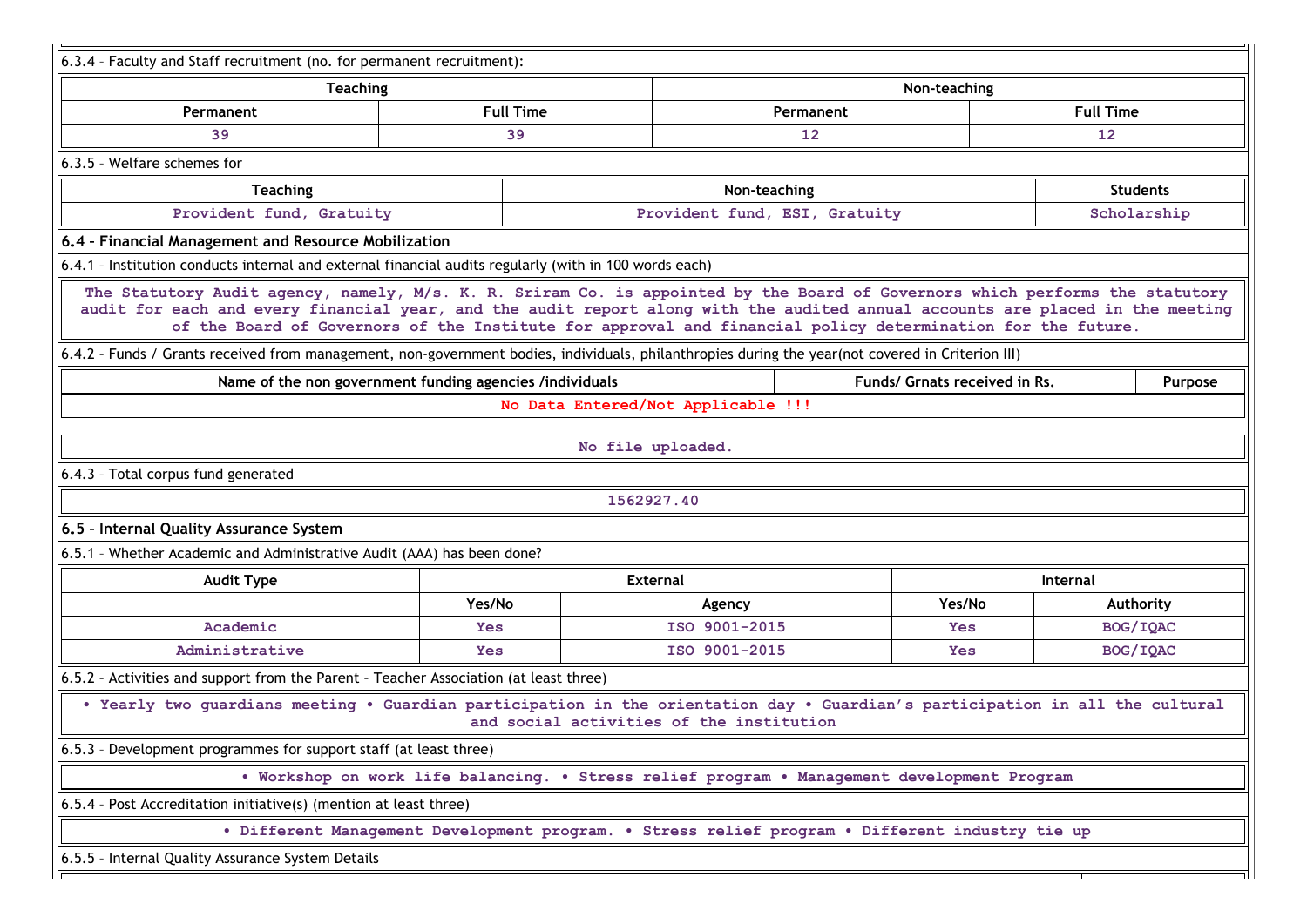| a) Submission of Data for AISHE portal                                                                                                                                                                                                                                   |                                                                                       |                                                                                                                   |  |  |  |                |                                                     | <b>Yes</b>             |           |                               |      |
|--------------------------------------------------------------------------------------------------------------------------------------------------------------------------------------------------------------------------------------------------------------------------|---------------------------------------------------------------------------------------|-------------------------------------------------------------------------------------------------------------------|--|--|--|----------------|-----------------------------------------------------|------------------------|-----------|-------------------------------|------|
| b)Participation in NIRF                                                                                                                                                                                                                                                  |                                                                                       |                                                                                                                   |  |  |  |                |                                                     |                        | <b>No</b> |                               |      |
| c)ISO certification                                                                                                                                                                                                                                                      |                                                                                       |                                                                                                                   |  |  |  |                |                                                     | <b>Yes</b>             |           |                               |      |
| d)NBA or any other quality audit                                                                                                                                                                                                                                         |                                                                                       |                                                                                                                   |  |  |  |                | <b>No</b>                                           |                        |           |                               |      |
| 6.5.6 - Number of Quality Initiatives undertaken during the year                                                                                                                                                                                                         |                                                                                       |                                                                                                                   |  |  |  |                |                                                     |                        |           |                               |      |
| Name of quality initiative by IQAC<br><b>Duration From</b><br>Year<br>Date of conducting IQAC<br><b>Duration To</b>                                                                                                                                                      |                                                                                       |                                                                                                                   |  |  |  |                |                                                     | Number of participants |           |                               |      |
| International Seminar<br>2019<br>02/01/2019<br>29/11/2019<br>30/12/2019                                                                                                                                                                                                  |                                                                                       |                                                                                                                   |  |  |  |                |                                                     | 510                    |           |                               |      |
| 02/01/2019<br>14/11/2019<br>14/11/2019<br>2019<br>Rural Immersion Program (Mugberia)                                                                                                                                                                                     |                                                                                       |                                                                                                                   |  |  |  |                |                                                     |                        | 24        |                               |      |
| <b>View File</b>                                                                                                                                                                                                                                                         |                                                                                       |                                                                                                                   |  |  |  |                |                                                     |                        |           |                               |      |
| <b>CRITERION VII - INSTITUTIONAL VALUES AND BEST PRACTICES</b>                                                                                                                                                                                                           |                                                                                       |                                                                                                                   |  |  |  |                |                                                     |                        |           |                               |      |
| 7.1 - Institutional Values and Social Responsibilities                                                                                                                                                                                                                   |                                                                                       |                                                                                                                   |  |  |  |                |                                                     |                        |           |                               |      |
|                                                                                                                                                                                                                                                                          |                                                                                       | 7.1.1 - Gender Equity (Number of gender equity promotion programmes organized by the institution during the year) |  |  |  |                |                                                     |                        |           |                               |      |
|                                                                                                                                                                                                                                                                          |                                                                                       | Title of the programme                                                                                            |  |  |  |                | Period from                                         | <b>Period To</b>       |           | <b>Number of Participants</b> |      |
|                                                                                                                                                                                                                                                                          |                                                                                       |                                                                                                                   |  |  |  |                |                                                     |                        |           | Female                        | Male |
|                                                                                                                                                                                                                                                                          |                                                                                       | ONE DAY AWARENESS ON SEXUAL HARASSMENT IN WORKPLACE                                                               |  |  |  |                | 08/08/2019                                          | 08/08/2019             |           | 82                            | 15   |
|                                                                                                                                                                                                                                                                          |                                                                                       | 7.1.2 - Environmental Consciousness and Sustainability/Alternate Energy initiatives such as:                      |  |  |  |                |                                                     |                        |           |                               |      |
|                                                                                                                                                                                                                                                                          | Percentage of power requirement of the University met by the renewable energy sources |                                                                                                                   |  |  |  |                |                                                     |                        |           |                               |      |
| No Data Entered/Not Applicable !!!                                                                                                                                                                                                                                       |                                                                                       |                                                                                                                   |  |  |  |                |                                                     |                        |           |                               |      |
|                                                                                                                                                                                                                                                                          | 7.1.3 - Differently abled (Divyangjan) friendliness                                   |                                                                                                                   |  |  |  |                |                                                     |                        |           |                               |      |
| Item facilities<br>Yes/No<br><b>Number of beneficiaries</b>                                                                                                                                                                                                              |                                                                                       |                                                                                                                   |  |  |  |                |                                                     |                        |           |                               |      |
| Physical facilities                                                                                                                                                                                                                                                      |                                                                                       |                                                                                                                   |  |  |  | <b>Yes</b>     |                                                     | 1                      |           |                               |      |
| Provision for lift                                                                                                                                                                                                                                                       |                                                                                       |                                                                                                                   |  |  |  | <b>Yes</b>     | $\mathbf{1}$                                        |                        |           |                               |      |
| Ramp/Rails<br><b>Yes</b>                                                                                                                                                                                                                                                 |                                                                                       |                                                                                                                   |  |  |  |                | 1                                                   |                        |           |                               |      |
| <b>Braille Software/facilities</b><br>No.                                                                                                                                                                                                                                |                                                                                       |                                                                                                                   |  |  |  | Nill           |                                                     |                        |           |                               |      |
| <b>Rest Rooms</b><br><b>Yes</b>                                                                                                                                                                                                                                          |                                                                                       |                                                                                                                   |  |  |  | $\overline{2}$ |                                                     |                        |           |                               |      |
| Scribes for examination<br><b>Yes</b>                                                                                                                                                                                                                                    |                                                                                       |                                                                                                                   |  |  |  |                | 1                                                   |                        |           |                               |      |
| Special skill development for differently abled students<br>1<br><b>Yes</b>                                                                                                                                                                                              |                                                                                       |                                                                                                                   |  |  |  |                |                                                     |                        |           |                               |      |
| 7.1.4 - Inclusion and Situatedness                                                                                                                                                                                                                                       |                                                                                       |                                                                                                                   |  |  |  |                |                                                     |                        |           |                               |      |
| <b>Number of initiatives</b><br>Number of initiatives to<br>taken to engage with and<br>Name of<br>address locational<br>Year<br><b>Duration</b><br><b>Issues addressed</b><br>Date<br>contribute to local<br>advantages and<br>initiative<br>disadvantages<br>community |                                                                                       |                                                                                                                   |  |  |  |                | Number of<br>participating<br>students and<br>staff |                        |           |                               |      |
| 2019<br>12/01/2019<br>$\mathbf{1}$<br>$\mathbf{1}$<br><b>EYE</b><br>79.8 of the students of our college are not<br>1<br>aware of basic eye health awareness. Semi<br><b>HEALTH</b>                                                                                       |                                                                                       |                                                                                                                   |  |  |  |                |                                                     | 230                    |           |                               |      |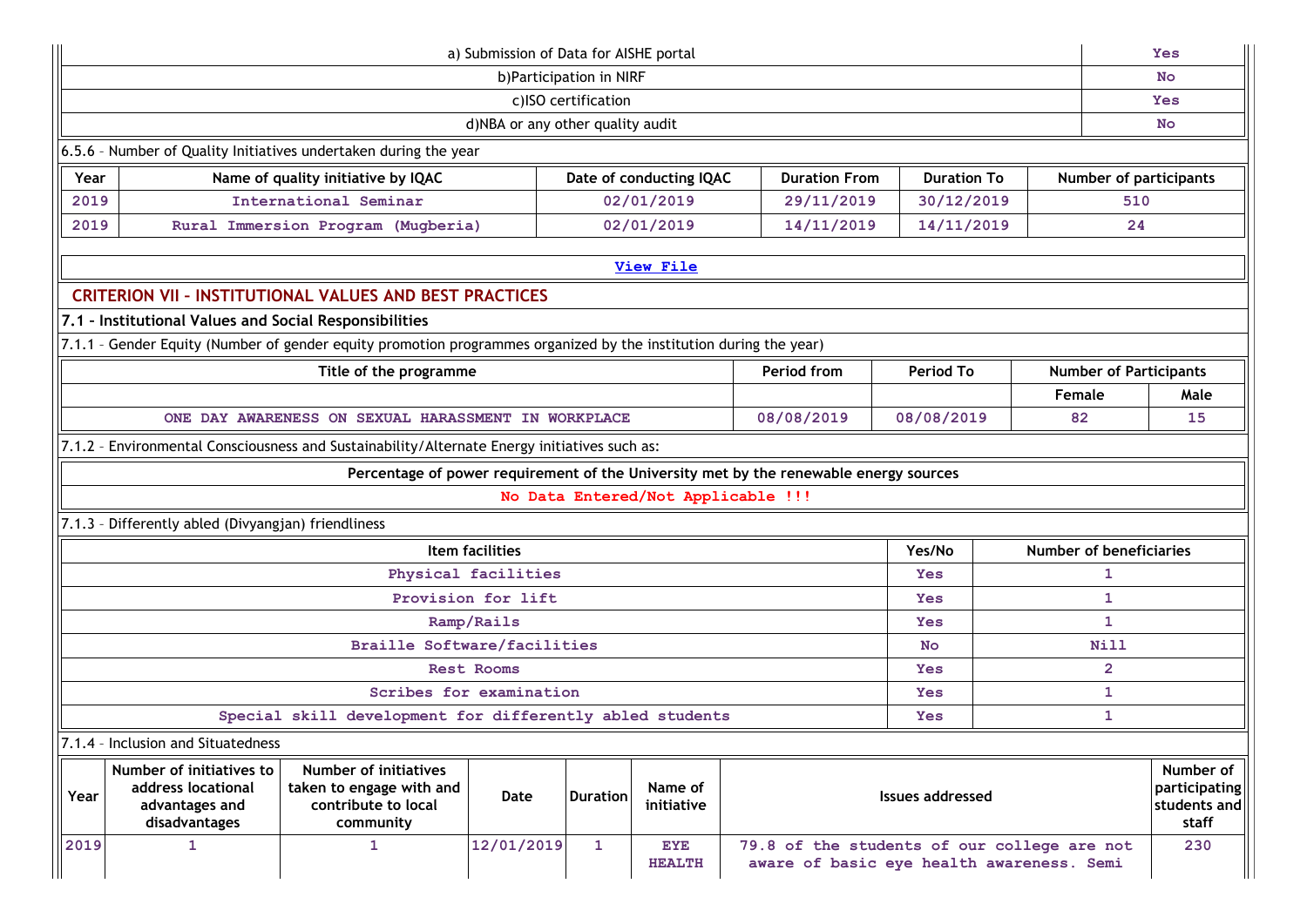| urban having better knowledge on eye health<br><b>AWARENESS</b><br>awareness rather then rural people<br><b>CAMP</b> |
|----------------------------------------------------------------------------------------------------------------------|
|----------------------------------------------------------------------------------------------------------------------|

| View File                                                                                         |                                                                                                                                                                                                                                                                                                                                                                                                                                                                                                                                                                                                                                                                                                                                                                                                                                                                                                                                                                                                                                                                                                                                                                                                                                                                                                                                                                                                                                                                                                                                                    |                          |  |  |  |  |  |  |  |
|---------------------------------------------------------------------------------------------------|----------------------------------------------------------------------------------------------------------------------------------------------------------------------------------------------------------------------------------------------------------------------------------------------------------------------------------------------------------------------------------------------------------------------------------------------------------------------------------------------------------------------------------------------------------------------------------------------------------------------------------------------------------------------------------------------------------------------------------------------------------------------------------------------------------------------------------------------------------------------------------------------------------------------------------------------------------------------------------------------------------------------------------------------------------------------------------------------------------------------------------------------------------------------------------------------------------------------------------------------------------------------------------------------------------------------------------------------------------------------------------------------------------------------------------------------------------------------------------------------------------------------------------------------------|--------------------------|--|--|--|--|--|--|--|
| 7.1.5 - Human Values and Professional Ethics Code of conduct (handbooks) for various stakeholders |                                                                                                                                                                                                                                                                                                                                                                                                                                                                                                                                                                                                                                                                                                                                                                                                                                                                                                                                                                                                                                                                                                                                                                                                                                                                                                                                                                                                                                                                                                                                                    |                          |  |  |  |  |  |  |  |
| <b>Title</b>                                                                                      | Date of<br>publication                                                                                                                                                                                                                                                                                                                                                                                                                                                                                                                                                                                                                                                                                                                                                                                                                                                                                                                                                                                                                                                                                                                                                                                                                                                                                                                                                                                                                                                                                                                             | Follow up(max 100 words) |  |  |  |  |  |  |  |
| <b>HIM</b><br>Service<br>Rule<br><b>Book</b>                                                      | Service Rules : Duties The College expects its employees to foster an environment which reflects the College<br>values of Caring, Learning, Integrity and Respect, adhering to high ethical standards while performing their<br>duties Employees are expected to be familiar with the College policies relevant to their responsibilities and<br>conduct themselves in a manner consistent with those policies. You are expected to take classes in the<br>subjects in which you have expertise or in any other subjects as per the syllabus provided to you.<br>Obligations: Employees are expected to act in a professional manner that includes meeting obligations, being<br>truthful, being cooperative with College administration, maintaining integrity in their work and civility in<br>03/09/2018<br>their conduct and communications. Attendance Duty Hours: Prompt and regular attendance is an essential<br>condition of this Institute. 90 to 100 attendance of an employee in a year will be considered/nominated for<br>Annual Appreciation Award. All employees including faculty members will attend the Institute on all working<br>days except Saturday and Sunday from 10:00 am to 5:30 pm. Service Benefits : Guidelines for career up<br>gradation for teaching employees under Career Advancement Scheme (CAS) would be followed by the rules<br>prescribed by the Institute from time to time. Process would be done through interview by the Selection<br>Committee and subsequent well-structured evaluation framework. |                          |  |  |  |  |  |  |  |
| 7.1.6 - Activities conducted for promotion of universal Values and Ethics                         |                                                                                                                                                                                                                                                                                                                                                                                                                                                                                                                                                                                                                                                                                                                                                                                                                                                                                                                                                                                                                                                                                                                                                                                                                                                                                                                                                                                                                                                                                                                                                    |                          |  |  |  |  |  |  |  |
| <b>Duration To</b><br><b>Duration From</b><br><b>Number of participants</b><br>Activity           |                                                                                                                                                                                                                                                                                                                                                                                                                                                                                                                                                                                                                                                                                                                                                                                                                                                                                                                                                                                                                                                                                                                                                                                                                                                                                                                                                                                                                                                                                                                                                    |                          |  |  |  |  |  |  |  |
| 05/06/2019<br>06/06/2019<br>Industrial Values and Ethics<br>20                                    |                                                                                                                                                                                                                                                                                                                                                                                                                                                                                                                                                                                                                                                                                                                                                                                                                                                                                                                                                                                                                                                                                                                                                                                                                                                                                                                                                                                                                                                                                                                                                    |                          |  |  |  |  |  |  |  |
| View File                                                                                         |                                                                                                                                                                                                                                                                                                                                                                                                                                                                                                                                                                                                                                                                                                                                                                                                                                                                                                                                                                                                                                                                                                                                                                                                                                                                                                                                                                                                                                                                                                                                                    |                          |  |  |  |  |  |  |  |
| 7.1.7 - Initiatives taken by the institution to make the campus eco-friendly (at least five)      |                                                                                                                                                                                                                                                                                                                                                                                                                                                                                                                                                                                                                                                                                                                                                                                                                                                                                                                                                                                                                                                                                                                                                                                                                                                                                                                                                                                                                                                                                                                                                    |                          |  |  |  |  |  |  |  |

• Tree plantation • Clean campus Program • Anti Dengue awareness rally • Awareness Rally on Green Energy • Awareness rally on plastic free campus.

### 7.2 – Best Practices

7.2.1 – Describe at least two institutional best practices

A. The institute has taken several innovative steps which are helpful to make the student industry ready. • The institute is arraigning several classes which are not included in the course curriculum. But they are helpful to grow management skill, leadership quality of the students. The classes are including Mock interview, Group discussion, Grooming. • The institute is also arraigning many innovative events like E-Week, national events, seminars, workshop, Blood Donation camp etc. The students are encouraged to participate in those programs. Participation in this kind of program is helpful to grow leadership quality, participative nature. • The students are included in many committees of the institute. So they can be a part of the meeting and they have the opportunity to express their opinion in the meeting. That makes a good relation between students and the faculty.

• The institute is regularly inviting the industry people who use to come and take some special classes. These classes are helpful to grow the knowledge regarding recent trend of industry. • The students are sent for the industry training on regular basis. The students use to make project report and submit it to the institute. The project report is evaluated properly. • The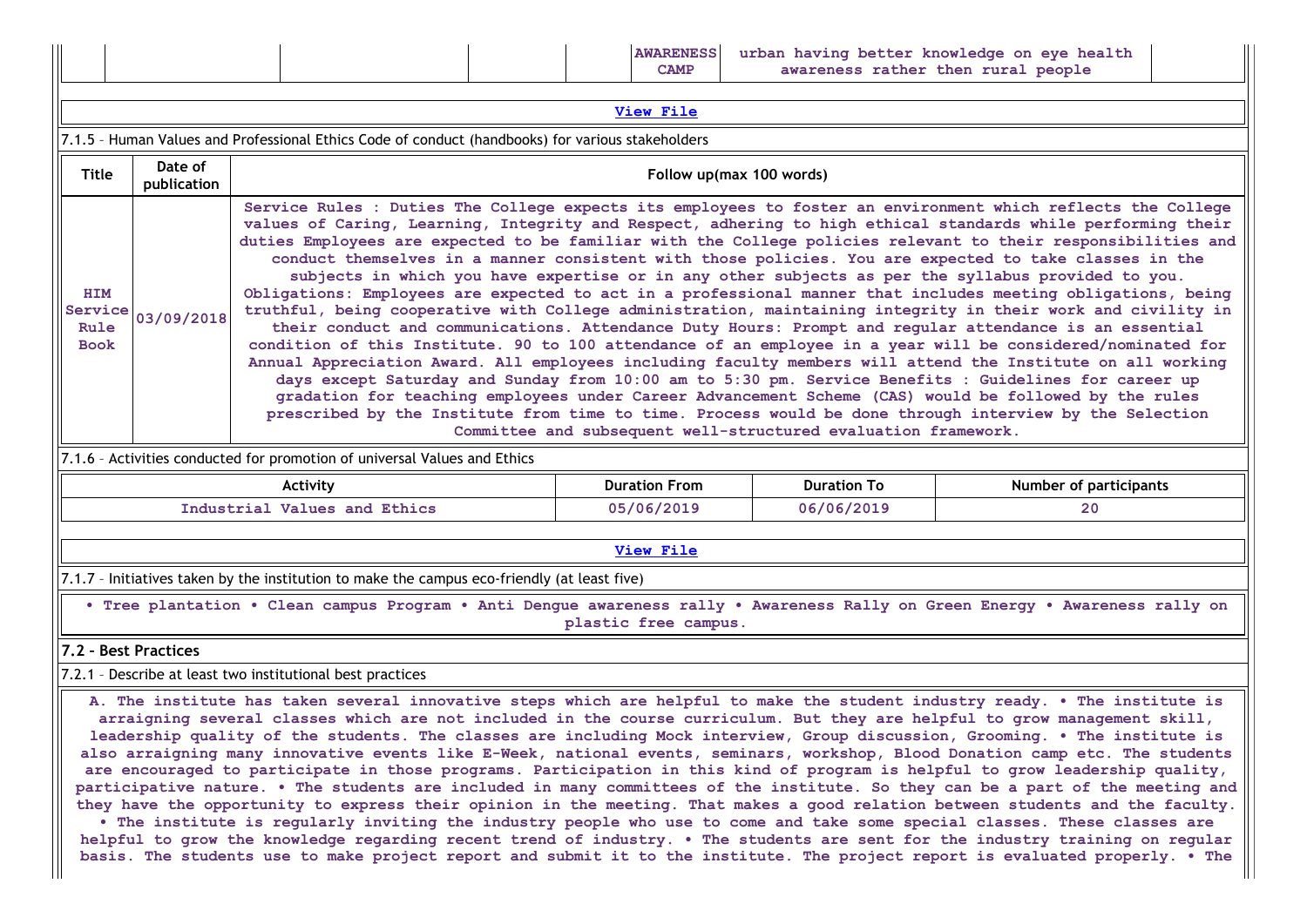institute is in Collaboration with the British Council of India, Profit Mart. Faculty members from those institutes, use to come and take the grooming classes. The grooming classes are helpful to grow the communication skill and make them industry ready. They also guide to make appropriate CV which can draw attraction. . The students of this institute are also engaged in many state and central government project. So this will be a great opportunity to be engaged and get experienced in the research project. • The institute is also in relation with other reputed educational institute. The experienced faculties from those institutes are invited, students of our institute is enriched by their valuable lectures. • The institute is arraigning off campus interview for the students. The training and placement cell are responsible for arrangement of those interview seasons. • The institute is regularly participated in the meeting arranged by the university. Also the member from this institute is the member of BOS of university. B. Introduction of the new courses which have a good carrier prospect for the student and they can also perform as a bridge the gap between expected service and service delivered in the various industry. • The institute has introduced several courses both graduation and post graduation. The curriculum of those some courses are formulated by the institute and the university approved those courses as the member of the institute is associated with the BOS of the university. • The institute has performed feasibility study to understand what are the main requirement in the various industry which if fulfilled can be beneficial for the organization and as well as for the society itself. • The institute also conducted expert survey. Opinion of expert from the industry and educational institute are collected, analyzed in the departmental meeting. In that meeting decision of introduction of new courses are taken. In the various seminar, workshop, events, the experts are invited. The institute is enriched and informed regarding the future prospect of the market and the global scenario of different aspect of the different field. • The IQAC members are always searching for the case studies of different organization which are facing problem due to improper distribution of manpower and lack of manpower. The man power requirements are studied and analyzed properly. • The institute is marinating a good relation with the alumni association. They are invited in seminar workshop and also they use to take many classes for the students of the institute. • The project reports of the students are kept for the research purpose. C. Building a good relation between staff and make them motivated towards productive work Each and every staff member of the institute is motivated towards work. Regular meeting is conducted and every staff member has the opportunity to express their opinion regarding productivity of the institute. • The institute resolve any problem if raised by immediate calling for a meeting. • The institute is having 360 degree appraisal system. Feedbacks from various sources are collected, verified, analyzed. • In the different activities like national events, seminar, workshop, annual sport every staff members are participating.

Upload details of two best practices successfully implemented by the institution as per NAAC format in your institution website, provide the link

[https://www.himhaldia.edu.in/backend/notice\\_image/smallthmb\\_5987541584095108bestpracticesofhaldiainstituteofmanagement.pdf](https://www.himhaldia.edu.in/backend/notice_image/smallthmb_5987541584095108bestpracticesofhaldiainstituteofmanagement.pdf)

7.3 – Institutional Distinctiveness

7.3.1 – Provide the details of the performance of the institution in one area distinctive to its vision, priority and thrust in not more than 500 words

To create a skilled workforce in diversify field of management through quality education and thorough practical knowledge. Mission • To uplift the academically weak students from different strata of the society irrespective of caste, gender or creed by empowering them with knowledge. • To develop social, moral, aesthetic and ethical values amongst our students. • To build a strong knowledge base, through education and training, to survive and for advancement amidst the currents of change and challenges in life. • To establish a centre of excellence for undergraduate and postgraduate studies in the area of Hospital management, Pharmaceutical Management, Optometry, Computer Science through value based meaningful education training. Quality policy • Maintaining the standard of excellence in education and related areas. Quality objective • To provide students with job oriented education and training. • To strive for continuous up-liftmen of the students • To develop students with good moral characteristics Objective Health care Software Industry are the fastest growing industries particularly in Eastern India. The size of the health care industry in India is increasing day by day. Even in case of recession people have to go to hospital if they are sick there is no secondary option. Once student get placed it is like a government job. The hospitals are not going to close down and retrenchment rate is also quiet low. On the other hand increment and promotional opportunity is extremely high. The Software Industry in India is growing extremely fast and has huge opportunity for place in the coming future. Starting from Sector 5 Salt Lake to IT city of Hyderabad and Bangalore the software industry has spread its wings throughout India. Young